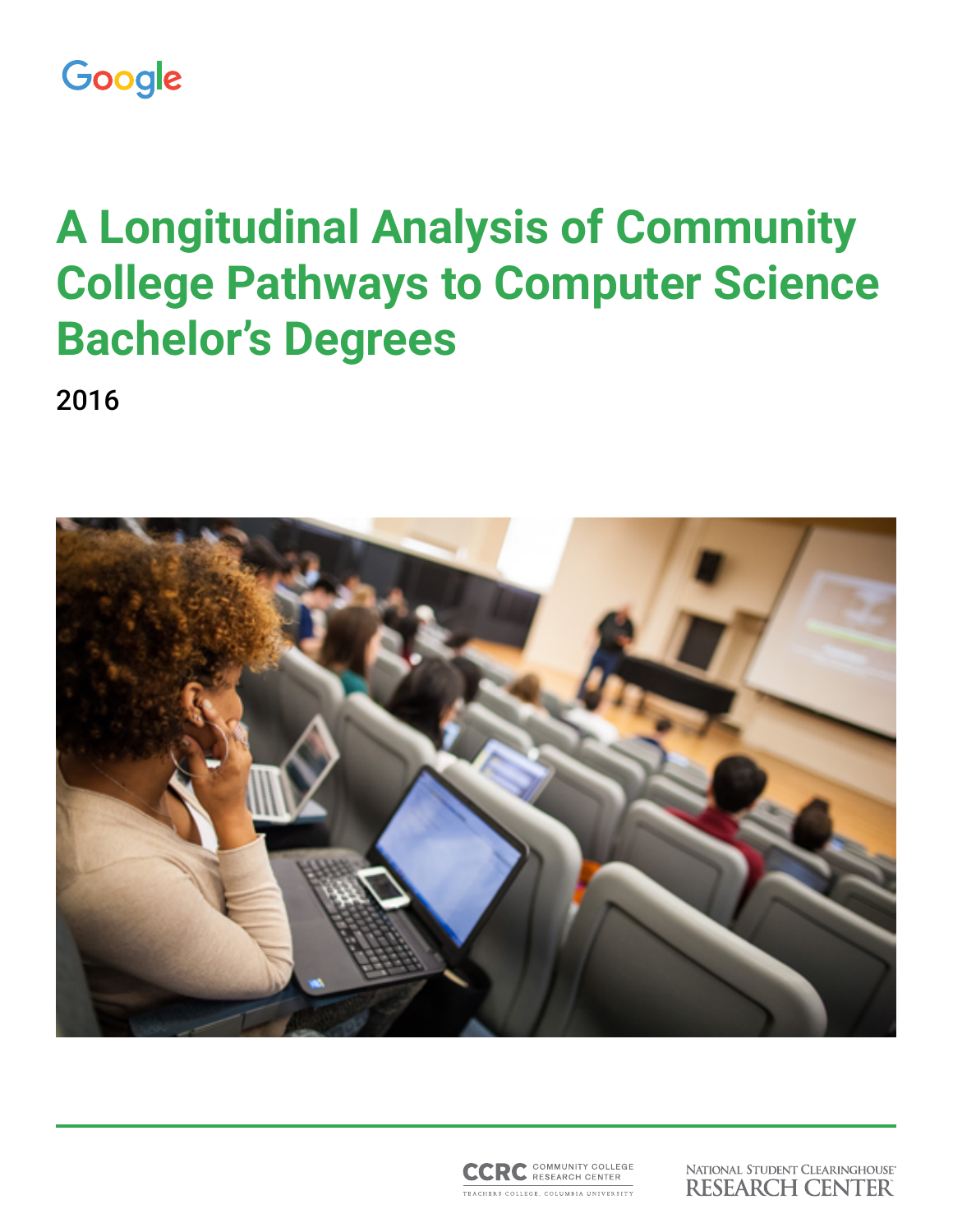**A Longitudinal Analysis of Community College Pathways to Computer Science Bachelor's Degrees**

**2016**

## Table of Contents

This report was commissioned by Google Inc. and authored by Shanna Smith Jaggars, John Fink, and Jeffrey Fletcher of the Community College Research Center, Teachers College, Columbia University, and Afet Dundar of the National Student Clearinghouse Research Center.

Jaggars, S. S., Fink, J., Fletcher, J., & Dundar, A. (2016). *A Longitudinal Analysis of Community College Pathways to Computer Science Bachelor's Degrees.* Mountain View, CA: Google Inc. Retrieved from [http://goo.gl/Eiz33G.](http://goo.gl/Eiz33G)

Additional reports from Google's Computer Science Education Research are available at [g.co/cseduresearch.](http://g.co/cseduresearch)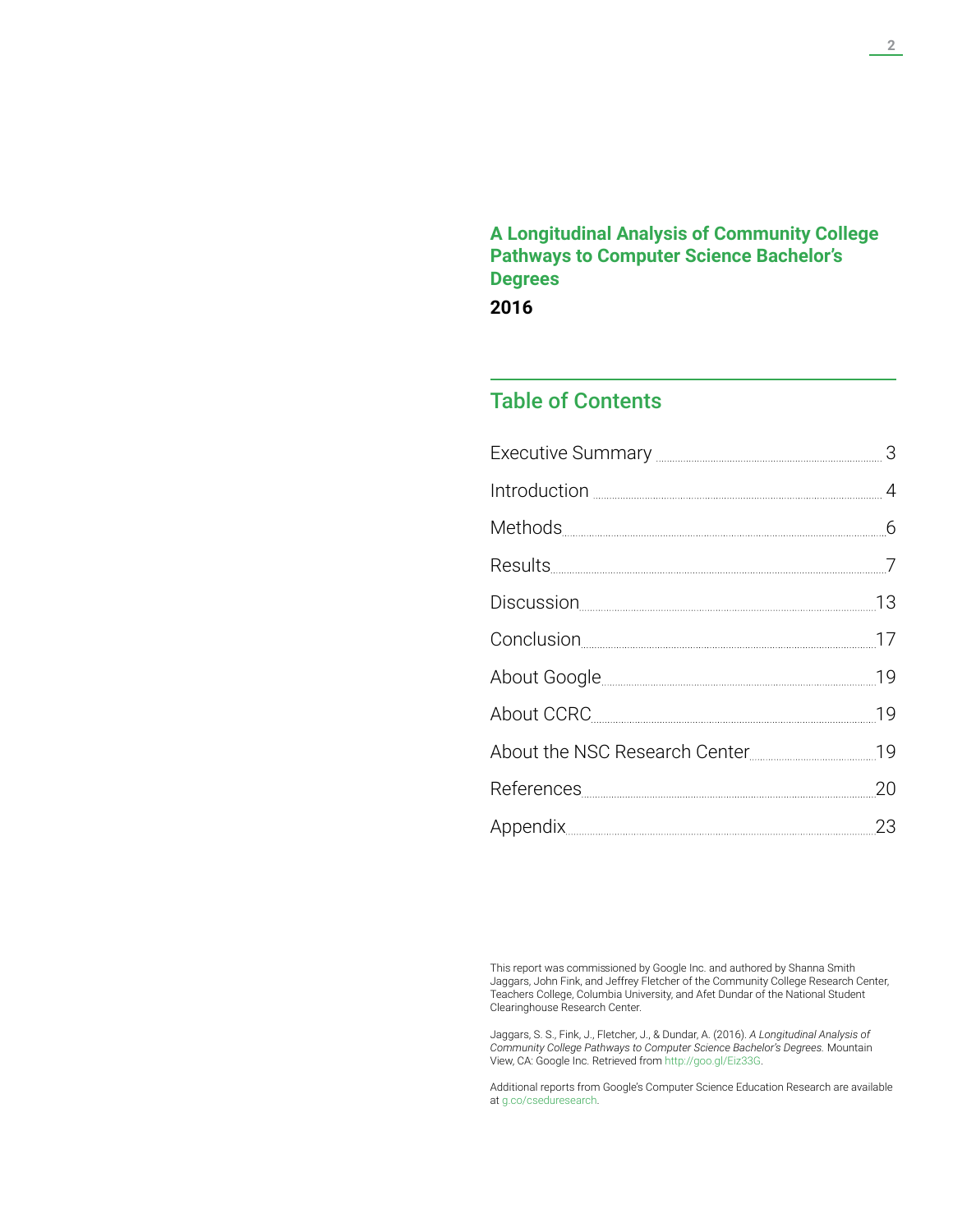### **Executive Summary**

A Longitudinal Analysis of Community College Pathways to Computer Science Bachelor's Degrees is one in a series of Google reports designed to explore the pathways and experiences that community college students — especially those from underrepresented groups — follow to a bachelor's degree in computer science (CS) and the opportunities that exist or that might be created to ensure successful career advancement. While the companion report, *Student Perspectives of Community College Pathways to Computer Science Bachelor's Degrees* (Lyon & Denner, 2016), takes a qualitative approach to understanding the challenges facing underrepresented community college students in California who hope to transfer and complete a bachelor's degree in CS, this report investigates the national landscape of CS students at community colleges in order to better understand student behaviors and institutional characteristics that support or hinder community college students' efforts to attain a CS bachelor's degree.

### Key findings and recommendations

In general, the data suggest that navigating the community college pathway to a CS bachelor's degree is complex and challenging, such that only students who are focused and fortunate are able to navigate the pathway successfully. To create more structured and supported pathways that will help a larger number of underrepresented community college students to attain a CS bachelor's degree, two- and four-year colleges — particularly those in major technology hubs — need to partner more closely together. In particular:

- » Nearby community colleges and four-year colleges should work together to create CS-specific program maps that guarantee acceptance to the destination college's CS-related majors if students complete specific courses with a specific grade point average.
- » Program maps should include options for different levels of math and science preparation based on the specific requirements of certain CS subfields, and should perhaps include a CS-specific prebaccalaureate award as a formal stepping-stone to transfer, in order to entice more CS associate degree earners to transfer into CS programs at four-year colleges.
- » Community colleges should proactively recruit underrepresented students into CS majors, emphasizing the wide array of creative, prosocial, and well-paid careers available to those with CS expertise.
- » Four-year colleges should encourage transfer students to select a major prior to transfer, and for those who choose a CS major, provide tailored support services, proactively track progress, and intervene when students appear to be veering "off track."
- » CS departments should emphasize the career rewards that come with completing a higher degree, ensure that students encounter interesting and meaningful programming assignments, and encourage students to work collaboratively on assignments.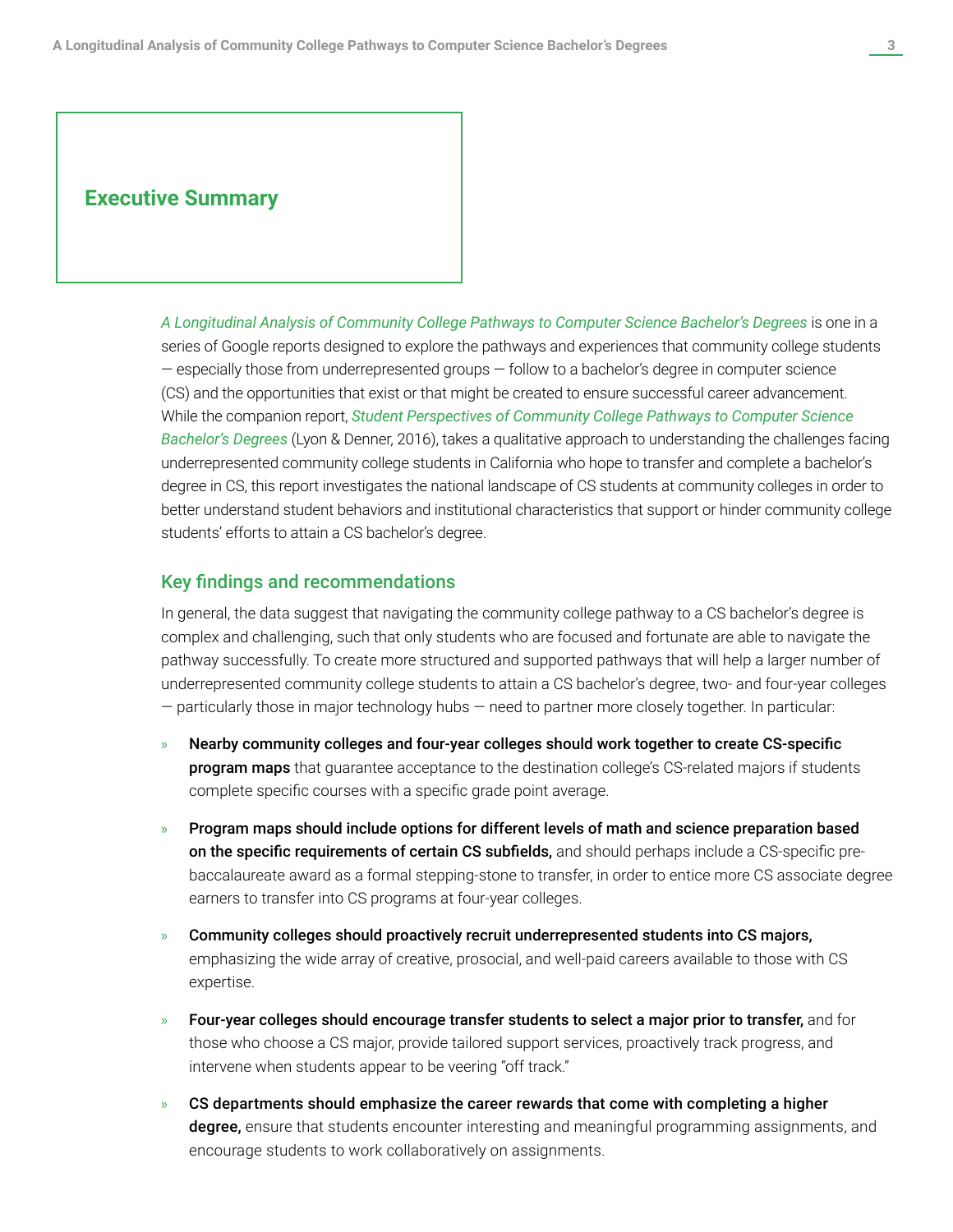### **Introduction**

According to the Bureau of Labor Statistics, in 2024 nearly 4.6 million jobs will be in computer science and related fields (Bureau of Labor Statistics, 2015). Computer science (CS) is the study of how computers are designed, and how to use computer programming or coding to create software, apps, games, websites, electronics, and other conveniences of modern life. The CS job sector is growing quickly and provides high wages (Lockard & Wolf, 2012; Rothwell, 2013), yet colleges have been unable to produce enough CS graduates to meet industry demand, with one analysis suggesting a shortage of nearly 100,000 CS graduates per year (Levis, 2012). The shortage is particularly severe among women and underrepresented minorities. Among the bachelor's degrees awarded in computer and information science in 2013–2014, only 18% were awarded to women, 11% to Black students, and 9% to Hispanic students (Snyder, de Brey, & Dillow, 2015, Table 318.30). And for women, the picture is not getting brighter. The proportion of bachelor's degrees in CS earned by women dropped from 23% in 2004 to 18% in 2014 (National Student Clearinghouse Research Center, 2015). Increasing the gender and racial/ethnic diversity of employees in CS careers is vital to the development of technology innovations that can meet the needs of more people. As one commentator put it: "Software developers create technology that matches their experience. We have endless iterations of technological solutions for the problems faced by the predominantly White, wealthy, male  $e$ lite  $-$  in San Francisco, an individual with an iPhone and disposable income never has to wait for a cab, thanks to the proliferation of companies like Uber, Lyft, and Sidecar. However, the public transportation that serves the rest of the Bay Area remains notoriously unreliable" (Novak, 2014).

One potential source of increased diversity for the CS field is the nation's community colleges. Fortyfive percent of all U.S. undergraduates are educated at community colleges, including 57% of Hispanic and 52% of Black undergraduates (American Association of Community Colleges, 2016). Many community college attendees transfer to a four-year institution in order to earn a bachelor's degree or higher. Indeed, among students who receive bachelor's or master's degrees in science, technology, engineering, and mathematics (STEM) or health fields, around half attended a community college at some point; this percentage is even higher among female, Black, and Hispanic degree recipients (Mooney & Foley, 2011).

Unfortunately, students who follow the community college pathway to a baccalaureate encounter multiple challenges and obstacles along the way, regardless of their major. Only 14% of degree-seeking community college students transfer and earn a bachelor's degree within six years (Jenkins & Fink, 2016). Some of these students are thwarted by poor academic performance, but many otherwise successful students are stymied by the logistics of selecting and transferring to a four-year school — for example, the complex task of ensuring that they take courses that will apply to their destination school and program (Bailey, Jaggars, & Jenkins, 2015; Booth et al., 2013; Kadlec & Martinez, 2013; Monaghan & Attewell, 2015; Xu & Jaggars, 2016).

For students interested in pursuing CS and other STEM majors, the transfer process can be particularly problematic (Wang, 2015). At the university level, these majors tend to be highly selective and may have limited capacity, and often transfer students are regarded as a low priority for major admission (Wyner, Deane, Jenkins, & Fink, 2016). They also tend to have strict requirements in terms of courses students must take before being admitted to the major, and for some aspiring transfer students (especially those at small or rural colleges), these courses are not available at their local community college (Wyner et al., 2016). Moreover, many university-level CS programs are experiencing surges in enrollment and as a result are struggling with capacity constraints, which can create an unwelcoming and competitive environment (Roberts, 2016). For female and underrepresented minority students who have thrived in the supportive and collaborative environment of a community college, such a competitive culture can trigger stereotype threat, undermine confidence, or otherwise make them feel the field is a poor fit for their personality and interests, leading many to self-select out (Barker & Garvin-Doxas, 2004; Barker, O'Neill, & Kazim, 2014; Cech, Rubineau, Sibley, & Seron, 2011; Hausmann, Schofield, & Woods, 2007; Margolis & Fisher, 2002; Starobin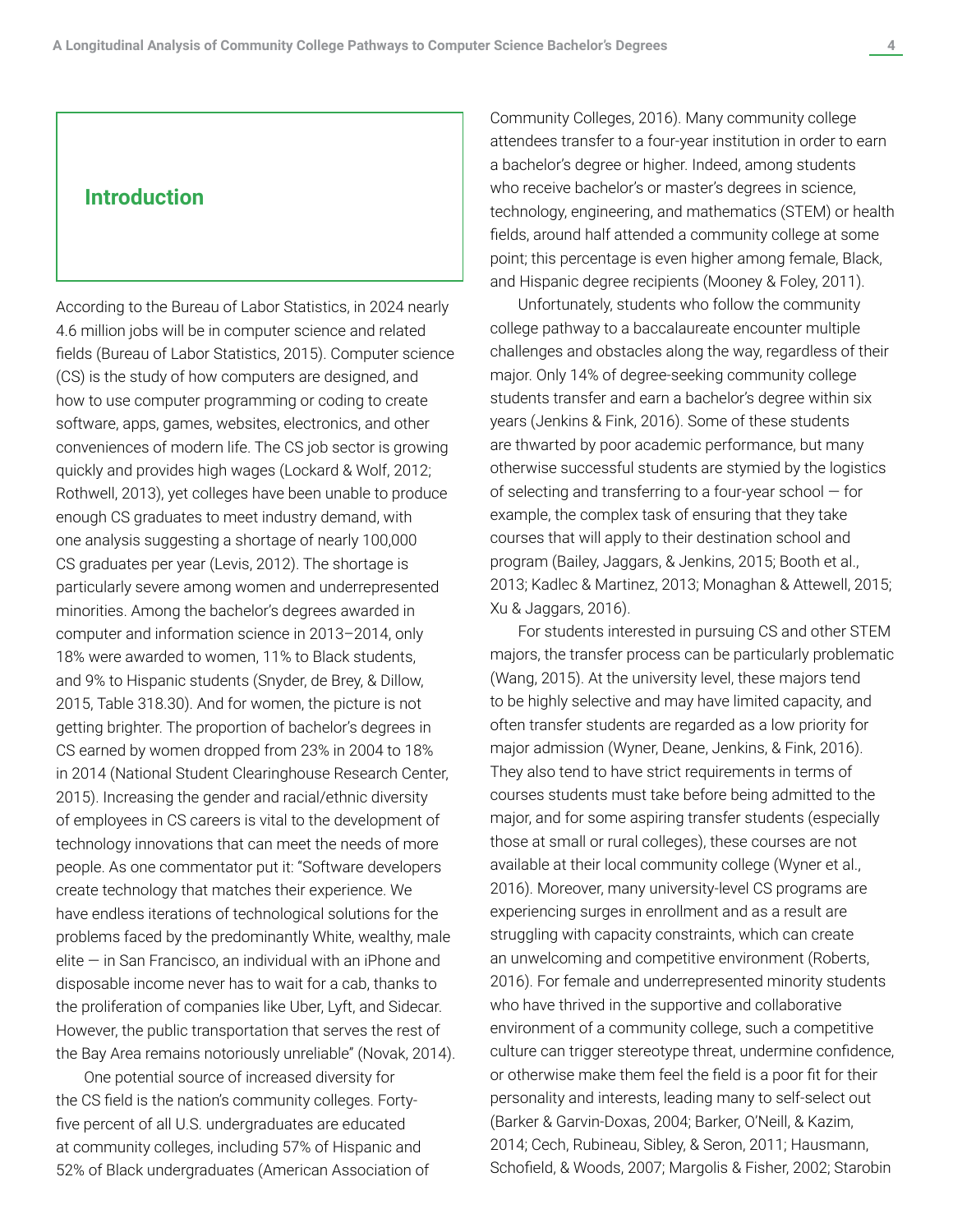& Laanan, 2008; Walton & Cohen, 2007).

In general, although community colleges are potentially a rich and diverse source of CS students, many challenges stand in the way of these students transferring and earning a bachelor's degree. Given the selectivity of many STEM programs (including CS programs), these challenges may be more severe in STEM than in non-STEM areas. To explore these challenges, Google commissioned the Community College Research Center (CCRC) to study the pathways that first-time community college students follow to a bachelor's degree in CS. In this report, we use quantitative data to describe patterns of degree conferral in CS among students who initially enroll in community college. We also identify the student behaviors (e.g., length of community college enrollment, pre-transfer degree receipt) and institutional characteristics (e.g., selectivity, location) that increase the likelihood of a community college transfer student earning a bachelor's degree in CS compared with other STEM and non-STEM areas. We use these results to explore the larger question of how fouryear colleges can recruit and retain more diverse groups of students seeking CS bachelor's degrees. In a companion Google report, Lyon and Denner (2016) investigate the qualitative experience of CS students who aspire to transfer.

The data for this research come from the National Student Clearinghouse (NSC), which maintains studentlevel enrollment and degree-completion records submitted by colleges and universities across the United States. We focus on the nearly 1.8 million students who entered higher education for the first time through a community

*Figure 1.*

college in the 2007–2008 academic year, and follow those who eventually earned a bachelor's degree at a four-year college by August 2014. We chose the 2007–2008 cohort in order to allow students ample time to graduate within our tracking period; however, it is important to note that much has changed in the field of CS since 2007. As shown in Figure 1, in 2007 undergraduate CS enrollments at PhD-granting institutions were at their lowest level since 1995. As Roberts (2016) explained: "After the tech bubble burst in 2001, student interest in computer science waned throughout the United States, a downturn exacerbated by a popular mythology suggesting — entirely contrary to  $fact - that$  all jobs in technology were about to be shipped offshore to low-wage countries like India and China" (p. 2). In 2008, the downturn in enrollments began to reverse, and by August 2009 (when the typical CS bachelor's recipient in our dataset transferred to a four-year college), enrollments were on a clear upward trend, which in recent years has accelerated to the extent that many four-year university CS departments are now oversubscribed. Accordingly, our results reflect the situation at a point in time when CS programs were expanding their enrollments but probably had not yet encountered critical capacity constraints.



#### **NEWLY DECLARED COMPUTER SCIENCE/COMPUTER ENGINEERING UNDERGRADUATE MAJORS**

*Reproduced with permission from Zweben and Bizot (2016).1* 

1 Figure 1 includes PhD-granting institutions only. Trend data for master's-level institutions is available only for three years (see Tims, Zweben, Timanovsky, & Prey, 2015); data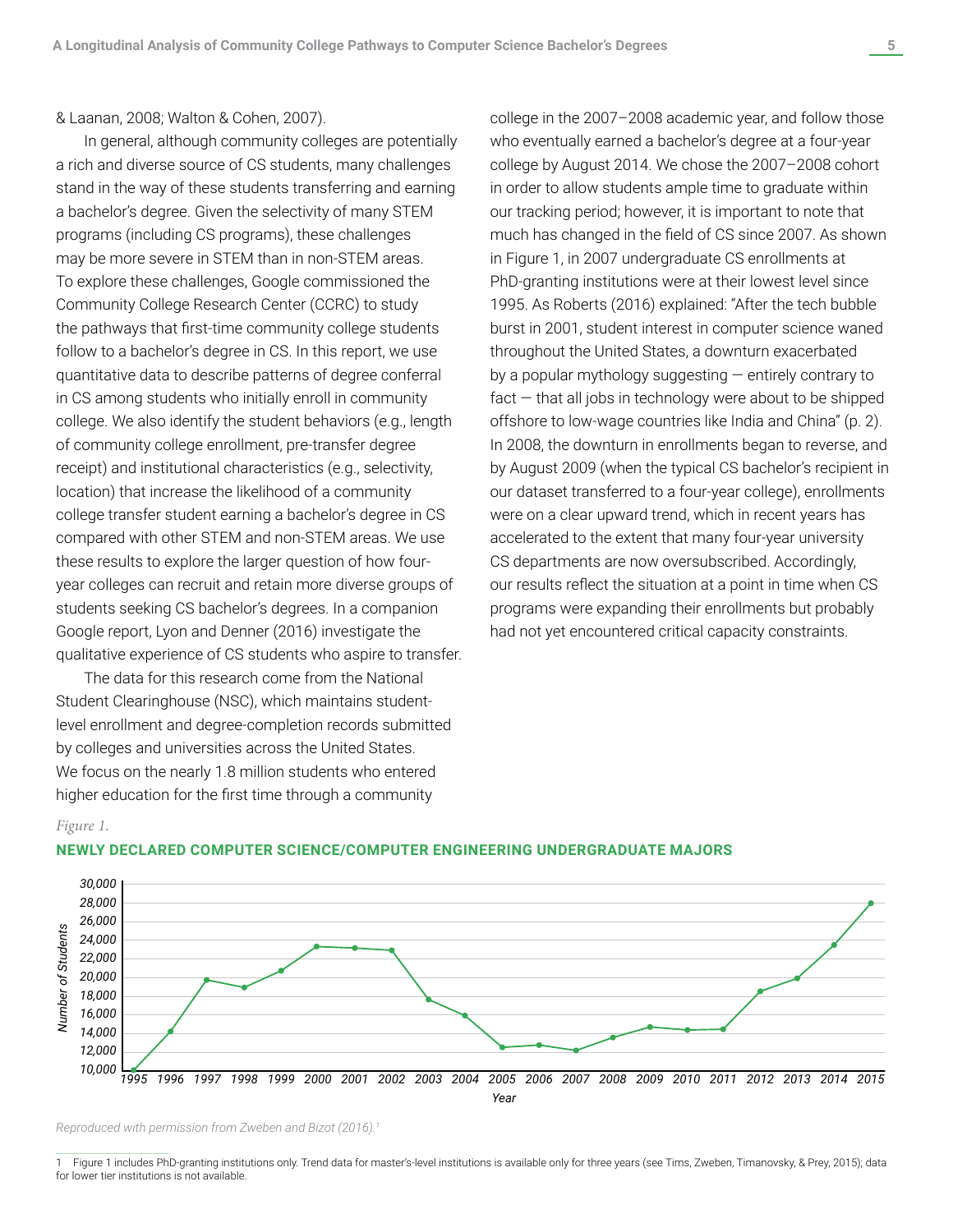### **Methods**

In this section, we briefly describe the report's methods; additional details can be found in the Appendix. We restricted the data for this study to students whose first entry into higher education was through community college, excluding those whose only community college enrollment was concurrent with high school enrollment. All students were tracked until August 2014, or for approximately seven years. Students' associate and bachelor's degrees were classified into one of three mutually exclusive categories: CS and similar fields that can serve as a stepping-stone into CS, other non-CS STEM fields ("other STEM"), or non-STEM fields.

Due to incomplete coverage, we were not able to use race/ethnicity values from the NSC data. We were, however, able to derive measures of neighborhood socioeconomic status (SES) by merging students' geocoded home locations with U.S. census tract data. To capture college characteristics, we merged NSC data with Integrated Postsecondary Education Data System (IPEDS) data. Following the lead of Jenkins and Fink (2016), we also calculated metrics that captured each college's institutional-level performance in terms of its production of successful transfer students, including two community college metrics (*transfer-out rate* and *transfer-out bachelor's completion rate*) and one four-year college metric *(transferin bachelor's completion rate*). Colleges that intentionally create programmatic, advising, and policy structures that support transfer students are more likely to score well on these metrics (Wyner et al., 2016). For our analysis, we classified each college in the dataset according to whether it was above or below the national average on each relevant metric. To create a metric focused more specifically on how well CS and other STEM programs within each receiving institution support community college transfer students, we also calculated whether community college transfers were equally (or more) likely to be represented among degree

earners in those programs, compared with the typical fouryear college student (see Appendix for more details).

In our primary analysis, we compared the types of bachelor's degree earners (CS, other STEM, or non-STEM) along a variety of student and college characteristics. As a supplemental analysis, we also identified students who earned a pre-baccalaureate degree or certificate (hereinafter collectively referred to as awards) in CS and compared those of them who never earned a bachelor's degree with those who did, with attention to the type of field in which they ultimately earned a bachelor's degree (see Appendix for more details).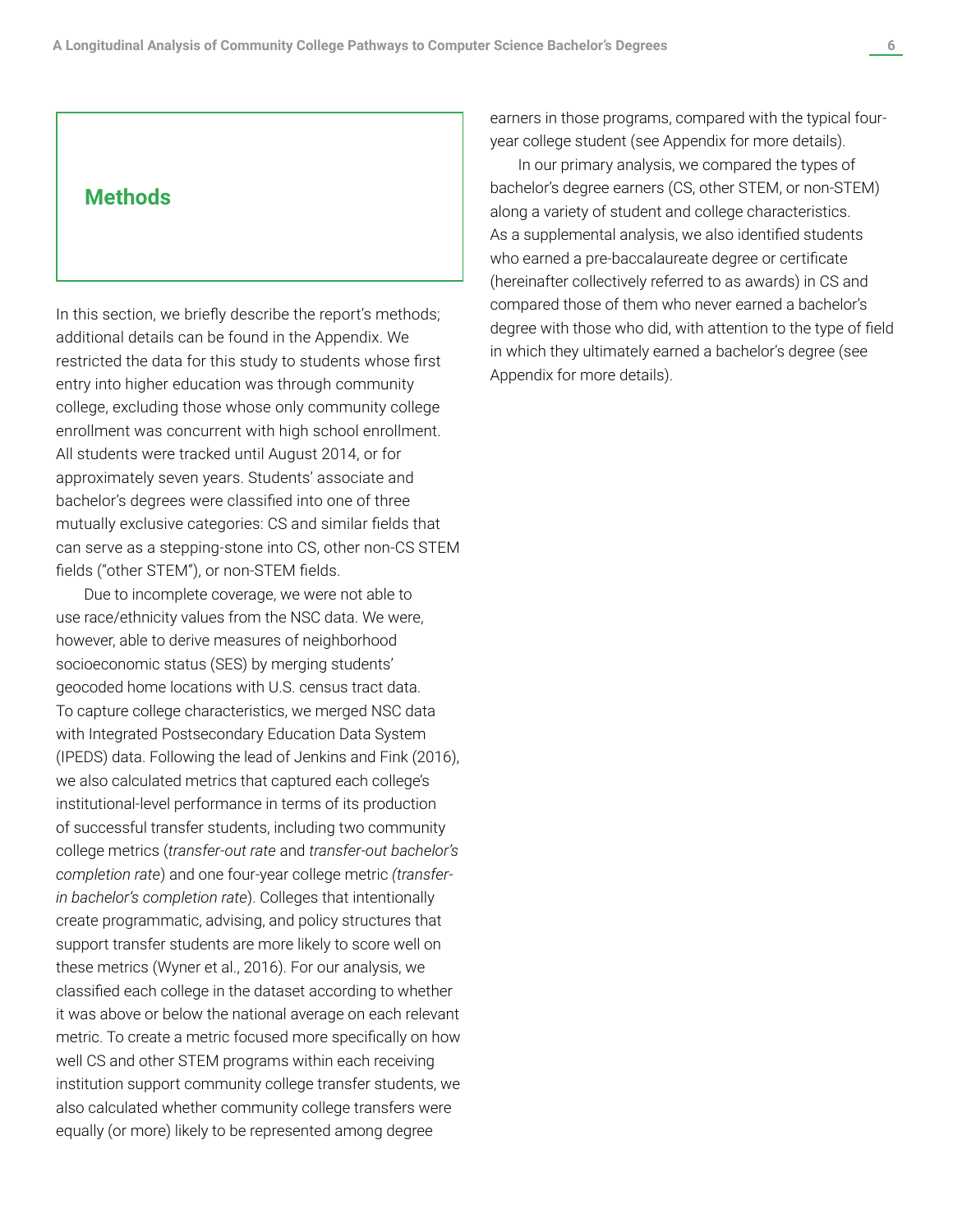Overall, our results indicate that students who are successful in following the community college pathway to a CS baccalaureate have relatively strong socioeconomic backgrounds, are more likely to come from cities or suburban areas that have a strong technology industry, and attend institutions that have relatively strong transfer performance, particularly in the CS area. In addition, they begin college at a younger age and are more focused in terms of their enrollment behaviors, compared with community college students who earn bachelor's degrees in other fields.

# Profiling the Typical Bachelor's Degree Earner Who Started at Community College

Figures 2–4 present selected individual-level and institutional characteristics of bachelor's degree earners overall, as well as bachelor's degree earners in non-STEM, STEM, and CS majors. On average, bachelor's degree earners tended to be female (54%), relatively socioeconomically advantaged (59% were from the top two SES quintiles, while only 22% were from the bottom two), and from the South or West.2 Few (15%) were dually enrolled in community college during high school. On average, at around age 20 (average 19.9), they enrolled in a community college that was above average in its transfer effectiveness (63% attended a college that had an above average transfer-out rate, and 58% attended one with an above average transfer-out bachelor's completion rate). They stayed enrolled at the same college (only 23% switched between community colleges) for four continuous semesters (an average of 3.9 semesters enrolled, attending

an average of 86% of the fall and spring semesters between entry and transfer), with half of those semesters being full-time. They typically did not earn a pre-baccalaureate award (only 22% did so), and took about four months off before transfer (4.1 months), thus enrolling in their fouryear destination approximately two years after community college entry (24.1 months). They tended to enroll in public, moderately selective four-year colleges, which on average were located 154 miles away from their community college. Most eventual bachelor's recipients (70%) enrolled in a four-year college that had strong bachelor's completion rates among community college transfer students, but few enrolled in colleges that had strong representation of transfer students among their CS and other STEM graduates (19% and 16%, respectively). Typically, they remained at the same four-year college (only 21% switched colleges) for two years (6.4 semesters), attending fulltime and continuously (attending an average of 91% of all possible fall/spring semesters between time of transfer and time of graduation, with an average of 85% of those semesters being full-time).

Although this was the *average* pathway, it was not *typical*. Most individual student pathways varied substantially from the average. For example, although the aggregate statistics seem to imply that most students followed a " $2 + 3$ " bachelor's degree path (attending continuously and mostly full-time for two years at one community college, then enrolling for three years at one four-year college), under 3% of the sample followed this particular pattern. Many students stayed a longer or shorter time at their two-year or four-year colleges, switched from full-time to part-time and back again, switched between colleges, or stopped out (did not enroll during some fall/ spring semesters). For example, only 21% enrolled full-time for eight continuous fall/spring semesters (not shown).

<sup>2</sup> The South and West are strongly represented in our dataset in part due to demographics (35% of students in the larger NSC database lived in the South and 31% in the West) and in part due to the strong transfer performance of the large states of Florida, Texas, and California (see Jenkins & Fink, 2016).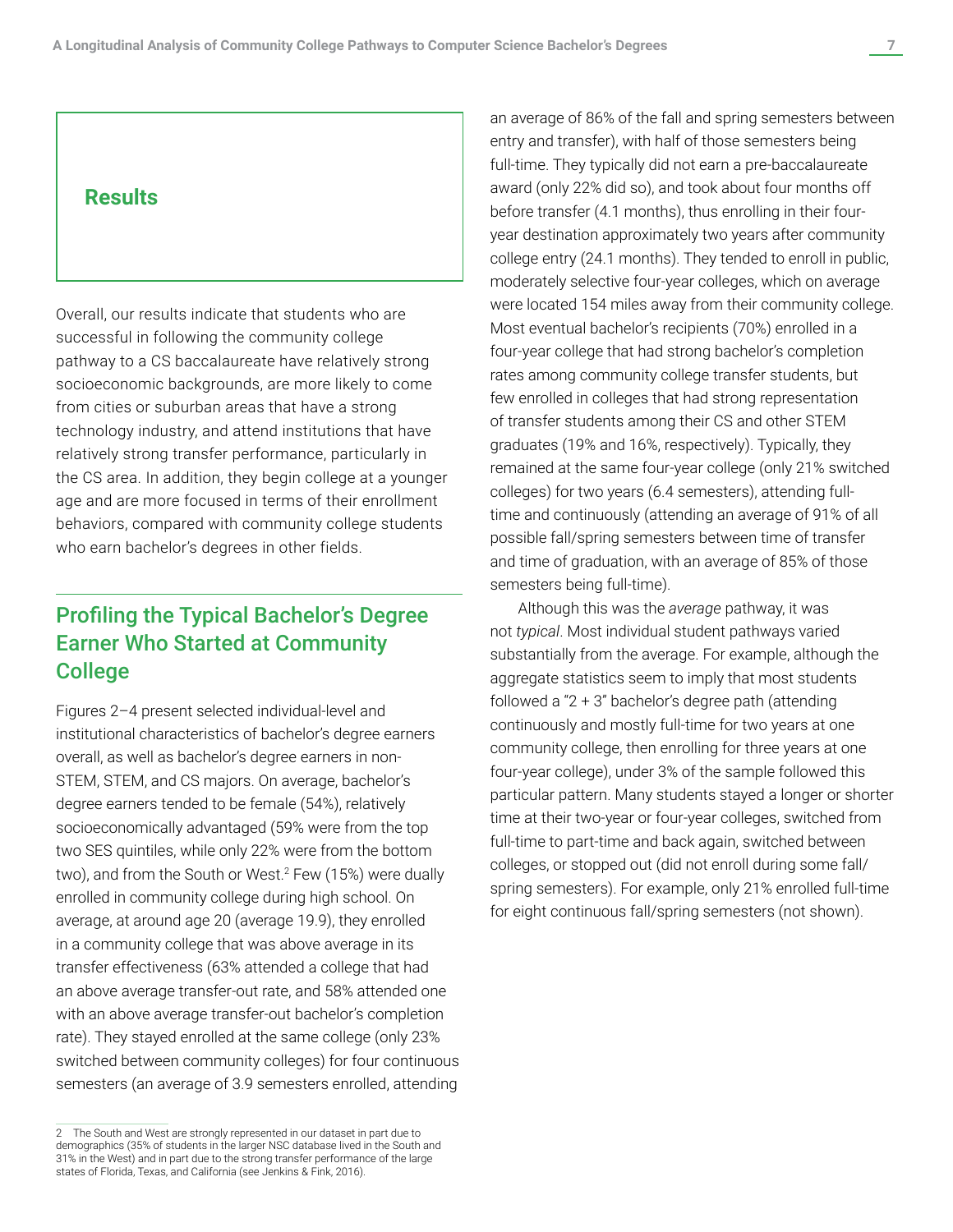# Comparing CS Bachelor's Degree Earners With Other STEM and Non-STEM Degree Earners

As Figures 2–4 show, CS bachelor's degree earners varied substantially from other STEM and non-STEM bachelor's degree earners on a number of characteristics.<sup>3</sup> Only 12% of CS bachelor's recipients were female, compared with 50% of other STEM graduates and 56% of non-STEM graduates. CS bachelor's recipients were also more likely to grow up near a technology hub (33% came from within 50 miles of a technology hub, compared with 27% of other STEM and 29% of non-STEM bachelor's recipients), but they were no more likely to grow up near other major cities. CS and STEM bachelor's degree earners were also more likely to start earning college credits while still in high school (18% and 19% respectively had participated in dual enrollment programs, compared with 13% of non-STEM bachelor's degree earners).

# *Only 12% of CS bachelor's recipients were female, compared with 50% of other STEM graduates and 56% of non-STEM graduates.*

Compared with other types of bachelor's recipients, CS bachelor's earners attended similar types of community colleges, but their enrollment patterns at those colleges were different. They were more likely to remain at the same college (only 17% switched, compared with 24% of other STEM and 22% of non-STEM graduates), spent less time in the two-year sector (an average of 3.5 semesters, compared with 3.7 for other STEM and 3.9 for non-STEM graduates), and were less likely to earn an award before transfer (19%, compared with 21% for other STEM and 23% for non-STEM graduates). Only 6% of CS bachelor's recipients earned a CS-related community college award before transferring, while only 8% of other STEM bachelor's recipients first earned a STEM community college award. (These low percentages are likely due to the fact that many community colleges do not offer transfer-oriented degrees in CS or STEM; see the Appendix.)

#### *Figure 2.*

#### **SELECTED DEMOGRAPHICS BY BACHELOR'S DEGREE AREA**

| <b>Demographic Variables</b>                    | <b>All Areas</b> | <b>Non-STEM</b> | <b>Other STEM</b> | CS    |
|-------------------------------------------------|------------------|-----------------|-------------------|-------|
| <b>Total count</b>                              | 235,388          | 170,391         | 49,839            | 3,290 |
| <b>Female</b>                                   | 54%              | 56%             | 50%               | 12%   |
| <b>Census tract</b>                             |                  |                 |                   |       |
| <b>Top two SES quintiles</b>                    | 59%              | 60%             | 58%               | 60%   |
| <b>Bottom two SES quintiles</b>                 | 22%              | 22%             | 23%               | 22%   |
| U.S. region                                     |                  |                 |                   |       |
| <b>Northeast</b>                                | 15%              | 15%             | 13%               | 13%   |
| <b>Midwest</b>                                  | 20%              | 19%             | 22%               | 20%   |
| <b>South</b>                                    | 40%              | 40%             | 42%               | 40%   |
| West                                            | 26%              | 26%             | 23%               | 27%   |
| <b>Location</b>                                 |                  |                 |                   |       |
| Within 50 miles of tech hub                     | 28%              | 29%             | 27%               | 33%   |
| Within 50 miles of non-tech hub major U.S. city | 18%              | 18%             | 16%               | 15%   |

<sup>3</sup> Given our large sample size, all apparent differences between these groups — more than 1 or 2 percentage points' difference — are significant at *p* < .05 on a univariate basis.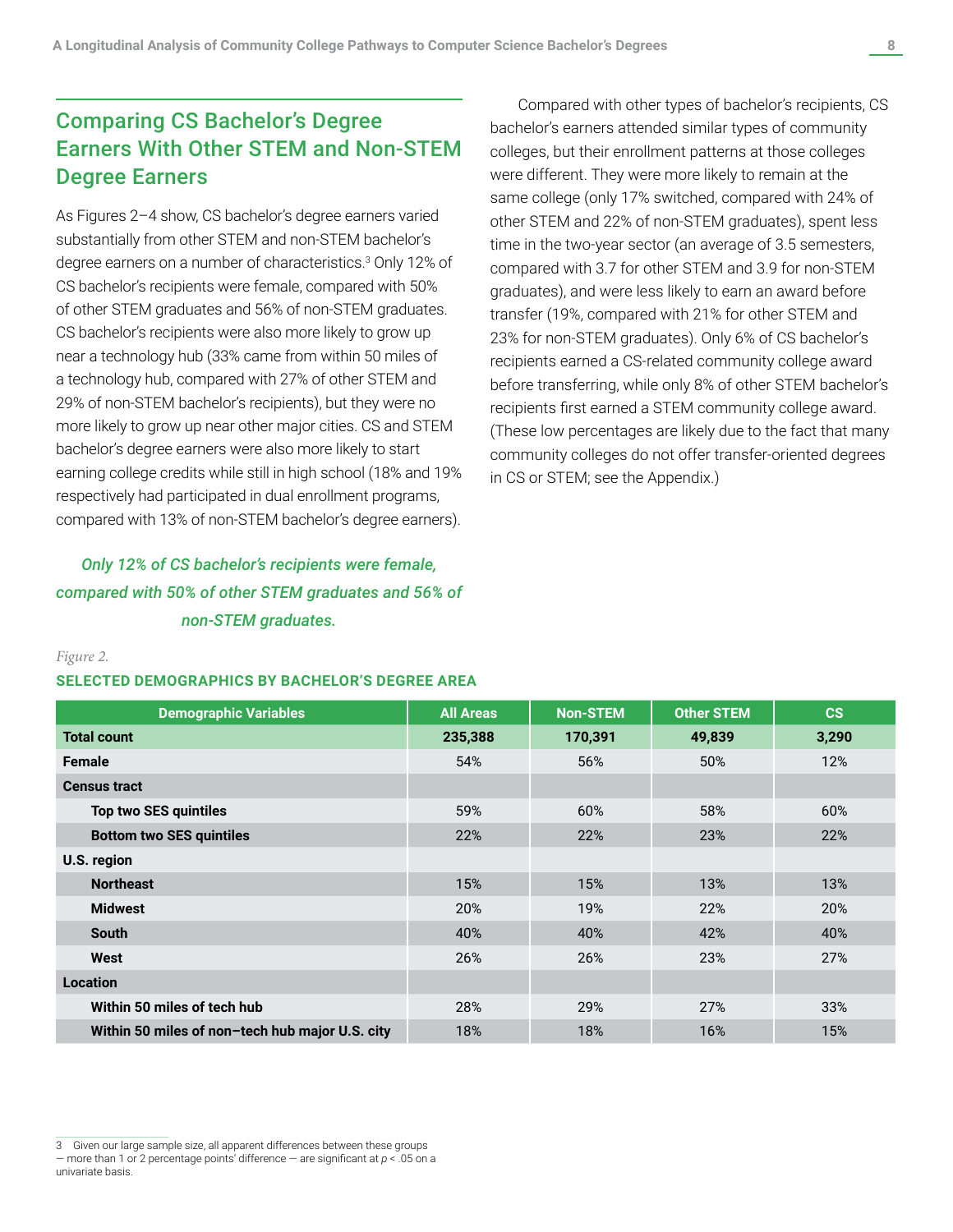*Figure 3.*

#### **SELECTED COMMUNITY COLLEGE CHARACTERISTICS, ENROLLMENT BEHAVIORS, AND AWARDS BY BACHELOR'S DEGREE AREA**

| <b>Community College Variables</b>                                                | <b>All Areas</b> | <b>Non-STEM</b> | <b>Other STEM</b> | $\mathbf{c}\mathbf{s}$ |
|-----------------------------------------------------------------------------------|------------------|-----------------|-------------------|------------------------|
| <b>Total count</b>                                                                | 235,388          | 170,391         | 49,839            | 3,290                  |
| Above average transfer-out rate                                                   | 63%              | 63%             | 62%               | 61%                    |
| Above average transfer-out bachelor's completion rate                             | 58%              | 59%             | 57%               | 57%                    |
| Dually enrolled during high school (17 or younger)                                | 15%              | 13%             | 19%               | 18%                    |
| <b>Community college enrollment</b>                                               |                  |                 |                   |                        |
| Age at first enrollment                                                           | 19.9             | 19.9            | 19.8              | 19.5                   |
| <b>Total semesters enrolled</b>                                                   | 3.9              | 3.9             | 3.7               | 3.5                    |
| Percentage of terms enrolled (of fall/spring terms<br>between entry and transfer) | 86%              | 86%             | 83%               | 82%                    |
| Percentage of terms enrolled full-time (of all fall/spring<br>terms enrolled)     | 50%              | 52%             | 44%               | 48%                    |
| Enrolled in more than one community college                                       | 23%              | 22%             | 24%               | 17%                    |
| Award earned prior to transfer                                                    |                  |                 |                   |                        |
| <b>CS-related area</b>                                                            | $< 1\%$          | $< 1\%$         | 1%                | 6%                     |
| <b>Non-CS STEM</b>                                                                | 4%               | 1%              | 8%                | 2%                     |
| <b>Non-STEM</b>                                                                   | 20%              | 20%             | 10%               | 9%                     |
| Any award                                                                         | 22%              | 23%             | 21%               | 19%                    |

In terms of their four-year college experience, CS and other STEM bachelor's degree recipients transferred to their four-year destination sooner (an average of 22.6 and 22.9 months respectively after initial enrollment, compared with 24.5 months for non-STEM degree recipients). CS and other STEM degree recipients were also more likely to transfer to a more selective destination (35%) than were non-STEM degree recipients (25%). CS graduates attended four-year colleges that were closer to home (132 miles from their community college, compared with 151 miles for other STEM and 155 miles for non-STEM graduates), and were also more likely to transfer to destinations that had strong representation of transfer students among their CS graduates (30% attended such colleges, compared with 18% of other STEM and 20% of non-STEM graduates). Similarly, other STEM graduates were more likely to attend a four-year institution that had strong representation of community college transfers among its other STEM graduates (22%), compared with CS (18%) and non-STEM (15%) graduates. CS graduates were more likely to stay at a single four-year college (13% switched,

*Taking into account lengths of enrollment, switches between schools, and different numbers and lengths of stop-out breaks, the CS bachelor's degree earners in our dataset followed 1,213 distinct paths to graduation.*

compared with 24% of other STEM and 21% of non-STEM graduates). On average, CS and STEM graduates remained at the four-year college longer (6.9 semesters) than their non-STEM peers (6.3 semesters).

A closer look at the enrollment data (not shown) indicates that for CS bachelor's degree earners, the most common enrollment pattern was a "1  $+$  4" pathway with no stopping out (5%), followed by a "2 + 3," "2 + 3.5," or "2 + 2.5" pathway with no stopping out (4%). Only 1% followed the traditional full-time "2 + 2" path. Taking into account lengths of enrollment, switches between schools, and different numbers and lengths of stop-out breaks, the CS bachelor's degree earners in our dataset followed 1,213 distinct paths to graduation.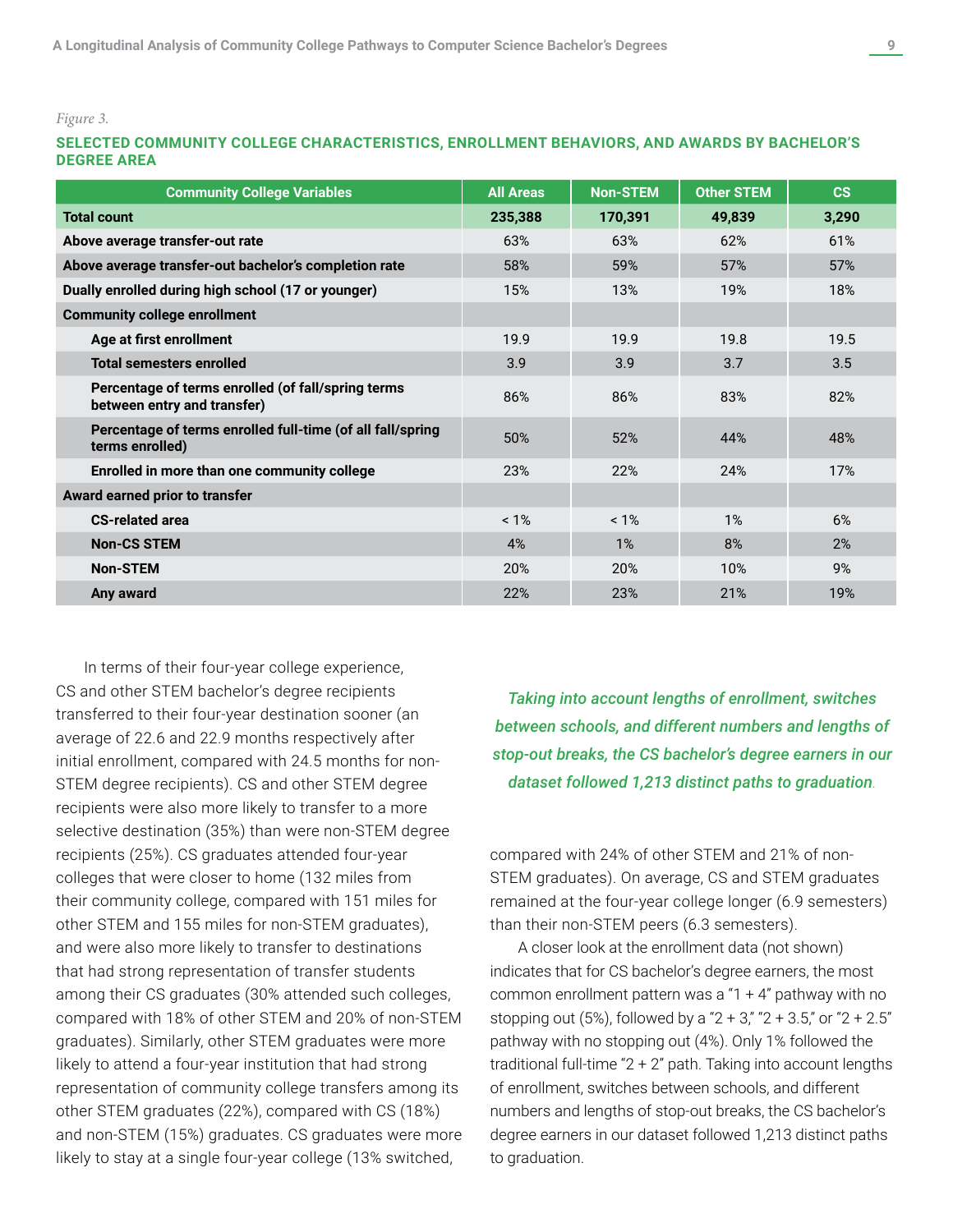*Figure 4.*

#### **SELECTED BACHELOR'S DEGREE–GRANTING INSTITUTION CHARACTERISTICS AND ENROLLMENT BEHAVIORS BY BACHELOR'S DEGREE AREA**

| <b>Four-Year College Variables</b>                                                 | <b>All Areas</b> | <b>Non-STEM</b> | <b>Other STEM</b> | $\mathbf{c}\mathbf{s}$ |
|------------------------------------------------------------------------------------|------------------|-----------------|-------------------|------------------------|
| <b>Total count</b>                                                                 | 235,388          | 170,391         | 49,839            | 3,290                  |
| <b>Sector</b>                                                                      |                  |                 |                   |                        |
| <b>Public</b>                                                                      | 80%              | 79%             | 80%               | 80%                    |
| Private nonprofit                                                                  | 18%              | 18%             | 16%               | 15%                    |
| <b>Private for-profit</b>                                                          | 3%               | 3%              | 3%                | 5%                     |
| <b>IPEDS selectivity</b>                                                           |                  |                 |                   |                        |
| <b>Inclusive</b>                                                                   | 17%              | 17%             | 14%               | 17%                    |
| <b>Selective</b>                                                                   | 55%              | 58%             | 50%               | 49%                    |
| <b>More selective</b>                                                              | 27%              | 25%             | 35%               | 35%                    |
| Miles from student's last community college                                        | 154              | 155             | 151               | 132                    |
| Outcomes for community college transfer students                                   |                  |                 |                   |                        |
| Above average transfer-in bachelor's completion rate                               | 70%              | 69%             | 69%               | 67%                    |
| Equal/better transfer representation among CS bachelor's<br>recipients             | 19%              | 20%             | 18%               | 30%                    |
| Equal/better transfer representation among other STEM<br>bachelor's recipients     | 16%              | 15%             | 22%               | 18%                    |
| Months from initial enrollment to transfer                                         | 24.1             | 24.5            | 22.9              | 22.6                   |
| Months between last community college and first four-year<br>college enrollment    | 4.1              | 4.1             | 4.2               | 4.1                    |
| <b>Total semesters enrolled</b>                                                    | 6.4              | 6.3             | 6.9               | 6.9                    |
| Percentage of terms enrolled (of fall/spring terms between<br>transfer and degree) | 91%              | 90%             | 92%               | 92%                    |
| Percentage of terms enrolled full-time (of all fall/spring terms<br>enrolled)      | 85%              | 85%             | 85%               | 84%                    |
| Enrolled in more than one four-year college                                        | 21%              | 21%             | 24%               | 13%                    |

# Tracking CS Pre-baccalaureate Award **Recipients**

Figures 5–7 look at students who earned a prebaccalaureate award in CS prior to any four-year college enrollment, and describe the differences between those who eventually earned a CS bachelor's degree and those who did not. These figures contain only the subset of pre-baccalaureate awards that could be positively identified as CS or CS stepping-stone awards, using a methodology discussed in the Appendix. Most community college students interested in CS earn a general associate degree while taking some courses in CS; these students are not captured in Figures 5–7 (see the Appendix for more discussion of this point). Of the nearly 1.8 million community college entrants in our dataset, we were able

to classify only 6,561 as earning a pre-baccalaureate award in CS or a similar stepping-stone field prior to any four-year enrollment.

Of the students we could positively identify as earning a pre-baccalaureate award in a CS field, 69% never transferred to a four-year college, likely because many CSspecific sub-baccalaureate awards are applied in nature and not designed for transfer. About 21% transferred but did not earn a bachelor's degree by the end of the study period; approximately 10% eventually earned a bachelor's degree, including less than 3% who earned a CS bachelor's. Overall, these bachelor's earners were older; while the average CS bachelor's degree earner first entered college at 19.5 years of age, the average CS bachelor's earner who also earned a CS-specific pre-baccalaureate award was 21.7 at first college enrollment.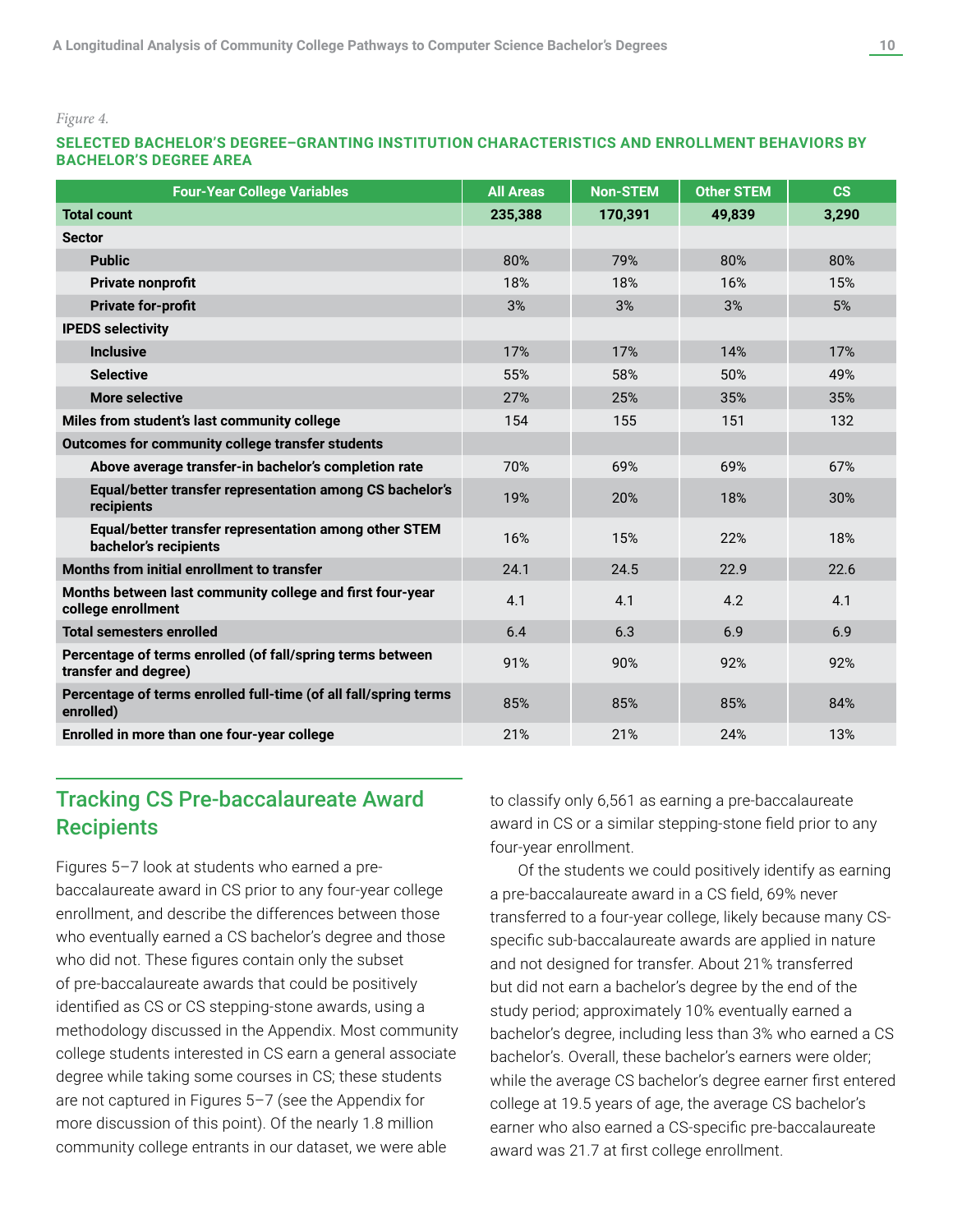#### *Figure 5.*

#### **SELECTED DEMOGRAPHIC CHARACTERISTICS OF CS PRE-BACCALAUREATE AWARD RECIPIENTS, BY TRANSFER AND BACHELOR'S DEGREE OUTCOMES**

| <b>Demographic Variables</b>    | <b>Did Not Transfer</b> | <b>Transferred,</b><br><b>No Bachelor's</b> | <b>Non-STEM</b><br><b>Bachelor's</b> | <b>Other STEM</b><br><b>Bachelor's</b> | <b>CS Bachelor's</b> |
|---------------------------------|-------------------------|---------------------------------------------|--------------------------------------|----------------------------------------|----------------------|
| <b>Total count</b>              | 4,531                   | 1,348                                       | 220                                  | 278                                    | 184                  |
| Female                          | 22%                     | 18%                                         | 28%                                  | 17%                                    | 11%                  |
| <b>Census tract</b>             |                         |                                             |                                      |                                        |                      |
| Top two SES quintiles           | 47%                     | 52%                                         | 56%                                  | 59%                                    | 55%                  |
| <b>Bottom two SES quintiles</b> | 33%                     | 29%                                         | 29%                                  | 27%                                    | 23%                  |

#### *Figure 6.*

### **SELECTED COMMUNITY COLLEGE CHARACTERISTICS AND ENROLLMENT BEHAVIORS OF CS PRE-BACCALAUREATE AWARD RECIPIENTS, BY TRANSFER AND BACHELOR'S DEGREE OUTCOMES**

| <b>Community College Variables</b>                                                   | <b>Did Not Transfer</b> | <b>Transferred,</b><br><b>No Bachelor's</b> | <b>Non-STEM</b><br><b>Bachelor's</b> | <b>Other STEM</b><br><b>Bachelor's</b> | <b>CS Bachelor's</b> |
|--------------------------------------------------------------------------------------|-------------------------|---------------------------------------------|--------------------------------------|----------------------------------------|----------------------|
| <b>Total count</b>                                                                   | 4,531                   | 1,348                                       | 220                                  | 278                                    | 184                  |
| <b>Primarily occupational</b>                                                        | 42%                     | 40%                                         | 47%                                  | 37%                                    | 42%                  |
| Above average transfer-out rate                                                      | 42%                     | 55%                                         | 61%                                  | 63%                                    | 61%                  |
| Above average transfer-out<br>bachelor's completion rate                             | 41%                     | 42%                                         | 51%                                  | 48%                                    | 49%                  |
| Age at first enrollment                                                              | 26.8                    | 23.3                                        | 22.7                                 | 21.8                                   | 21.7                 |
| <b>Total semesters enrolled</b>                                                      | 7.3                     | 7.6                                         | 5.9                                  | 6.0                                    | 6.0                  |
| Percentage of terms enrolled (of<br>fall/spring terms between entry<br>and transfer) | 82%                     | 90%                                         | 94%                                  | 94%                                    | 95%                  |
| Percentage of terms enrolled<br>full-time (of all fall/spring terms<br>enrolled)     | 50%                     | 56%                                         | 69%                                  | 71%                                    | 73%                  |
| Enrolled in more than one<br>community college                                       | 23%                     | 21%                                         | 19%                                  | 18%                                    | 11%                  |

Among the students who earned a CS pre-baccalaureate award, those who never transferred seemed to be older and lower income than those who earned some type of bachelor's within the timeframe under study. Compared with their peers who earned a CS bachelor's degree, they were twice as likely to be female. While they were similarly likely to attend a community college that had an occupational (vs. transfer) focus, their colleges had weaker transfer performance metrics.

Students who transferred but did not earn a degree fell between their non-transferring peers and their bachelor'searning peers in terms of SES, age at first enrollment, and their community college's transfer performance. Compared with bachelor's degree earners, they also transferred to their four-year college substantially later. They were less likely to attend community college full-time, less likely to remain continuously enrolled, more likely to switch between twoyear colleges, and had a longer gap between community college and four-year enrollment. They were also more likely to switch between four-year colleges, and to attend inclusive or private for-profit four-years (sectors which market heavily to underrepresented students, and also tend to have lower graduation rates for transfer students; see Jenkins & Fink, 2016). In general, these students seemed to "swirl around" during their college years, which may reflect a struggle to stay focused on school while dealing with other life challenges. Given that they entered their transfer destination more than a year later than students who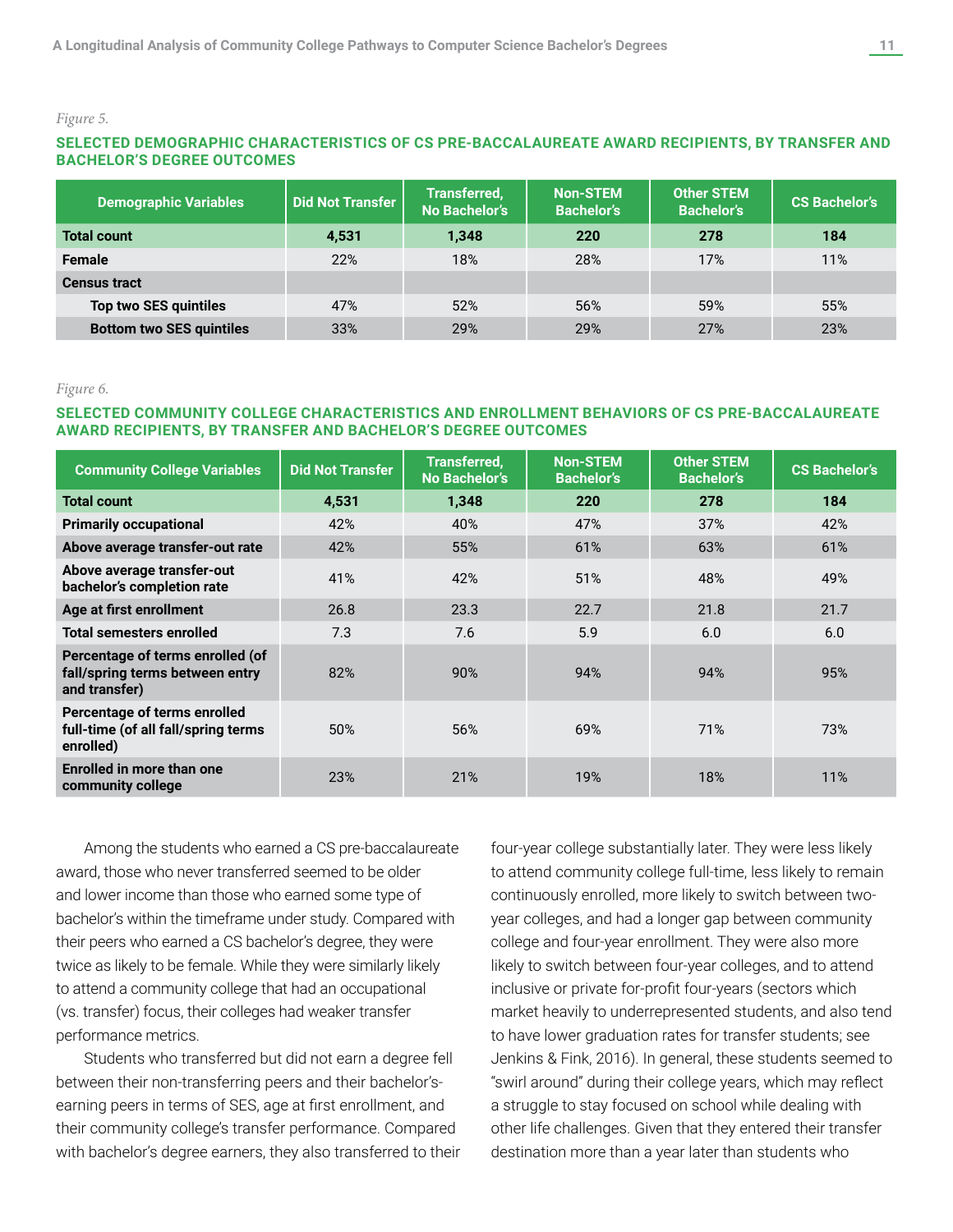graduated, we also examined the proportion who were still enrolled during the final semester of our tracking period (not shown); 51% were still enrolled, suggesting that they may eventually earn a bachelor's degree of some type.

Comparisons between CS pre-baccalaureate award recipients who eventually earned CS, other STEM, and non-STEM degrees are reminiscent of those observed for all bachelor's degree earners in Figures 2–4. In particular, students who graduated with CS bachelor's degrees were substantially more likely to attend four-year colleges that had strong representation of transfer students among their CS graduates. In contrast, those who eventually graduated with another type of STEM bachelor's degree were more likely to attend four-year colleges with strong representation of transfers among their other STEM graduates, which may help explain why these CS pre-baccalaureate award recipients chose to switch from CS to another STEM field. Interestingly, we also found that CS pre-baccalaureate award recipients who eventually graduated with a non-STEM bachelor's degree were substantially more likely to have attended a primarily occupational community college, which may suggest that they earned an occupational (rather than transfer-oriented) CS pre-baccalaureate award. These occupational CS awards may not have articulated well with four-year colleges' CS programs — which may have prompted these students' switch away from CS.

*Figure 7.*

#### **SELECTED BACHELOR'S DEGREE–GRANTING INSTITUTION CHARACTERISTICS AND ENROLLMENT BEHAVIORS OF CS PRE-BACCALAUREATE AWARD RECIPIENTS, BY TRANSFER AND BACHELOR'S DEGREE OUTCOMES**

| <b>Four-Year College Variables</b>                                                    | <b>Transferred,</b><br>No Bachelor's | <b>Non-STEM</b><br><b>Bachelor's</b> | <b>Other STEM</b><br><b>Bachelor's</b> | <b>CS Bachelor's</b> |
|---------------------------------------------------------------------------------------|--------------------------------------|--------------------------------------|----------------------------------------|----------------------|
| <b>Total count</b>                                                                    | 1,348                                | 220                                  | 278                                    | 184                  |
| <b>Sector</b>                                                                         |                                      |                                      |                                        |                      |
| <b>Public</b>                                                                         | 89%                                  | 77%                                  | 77%                                    | 81%                  |
| Private nonprofit                                                                     | 18%                                  | 16%                                  | 17%                                    | 17%                  |
| <b>Private for-profit</b>                                                             | 9%                                   | 7%                                   | 7%                                     | 2%                   |
| <b>IPEDS selectivity</b>                                                              |                                      |                                      |                                        |                      |
| <b>Inclusive</b>                                                                      | 35%                                  | 26%                                  | 23%                                    | 20%                  |
| <b>Selective</b>                                                                      | 54%                                  | 64%                                  | 64%                                    | 54%                  |
| <b>More selective</b>                                                                 | 12%                                  | 10%                                  | 13%                                    | 25%                  |
| Outcomes for community college transfer students                                      |                                      |                                      |                                        |                      |
| Above average transfer-in bachelor's completion<br>rate                               | 43%                                  | 60%                                  | 48%                                    | 65%                  |
| Equal/better transfer representation among CS<br>bachelor's recipients                | 17%                                  | 18%                                  | 11%                                    | 38%                  |
| Equal/better transfer representation among other<br><b>STEM bachelor's recipients</b> | 16%                                  | 11%                                  | 18%                                    | 16%                  |
| Months from initial enrollment to transfer                                            | 54.9                                 | 36.1                                 | 36.9                                   | 36.5                 |
| Months between last community college and first four-<br>year college enrollment      | 9.1                                  | 4.4                                  | 4.7                                    | 4.0                  |
| <b>Total semesters enrolled</b>                                                       | 3.3                                  | 5.0                                  | 5.2                                    | 5.4                  |
| Percentage of terms enrolled (restricted to award<br>recipients)                      |                                      | 89%                                  | 88%                                    | 93%                  |
| Percentage of enrolled terms that were full-time<br>(restricted to award recipients)  |                                      | 73%                                  | 73%                                    | 83%                  |
| Enrolled in more than one four-year college                                           | 9%                                   | 13%                                  | 11%                                    | 8%                   |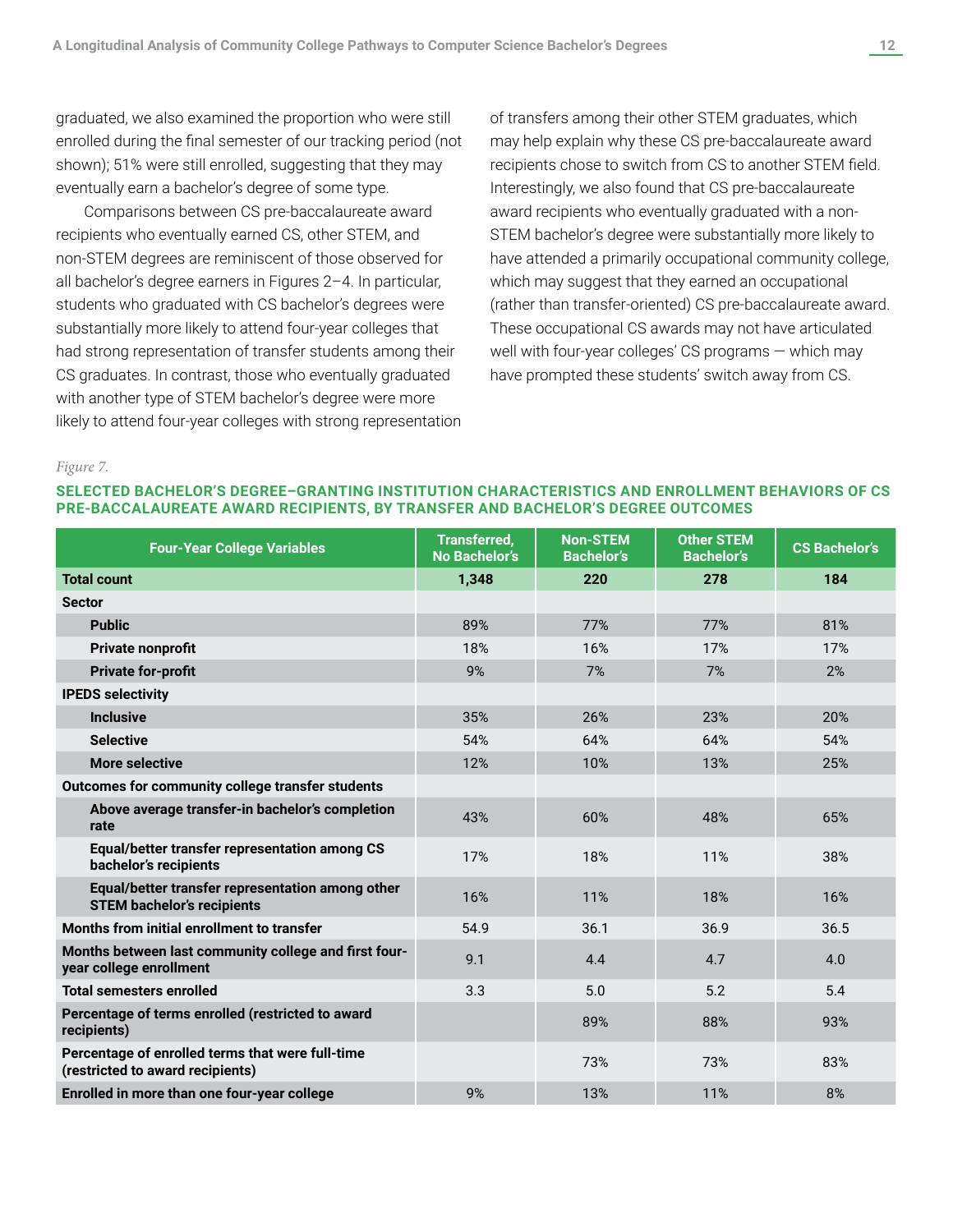### **Discussion**

Overall, compared with their peers who eventually attained other STEM or non-STEM bachelor's degrees, community college students who eventually earned CS bachelor's degrees seemed to be both focused and fortunate. They were more likely to grow up near a technology hub city, and in a neighborhood with a relatively high SES, both of which circumstances may have supported their development of a CS goal from high school or earlier (cf. Google & Gallup, 2015). Their focus was apparent in that they were more likely to start community college while still in high school and were less likely to "swirl" among multiple institutions once they began college. Their luck was apparent in that their local community college happened to have strong transfer performance, and in the fact that there was a nearby four-year college with strong supports for CS transfers. However, the astounding variation in the unique paths that CS students followed to a bachelor's degree, together with the fact that they were less likely to earn a community college award — and that very few earned a CS-specific award — suggests that the CS pathway is not a well-structured and highly traveled one. In general, these students navigated the challenges of transfer by spending less time at the community college (where they would accrue credits that might not transfer) and more time at the four-year college.

While this confluence of focus and luck was most obvious for CS bachelor's earners, it was also apparent for other STEM bachelor's earners, who fell between the CS bachelor's earners and the other groups on a variety of characteristics and behaviors, and were most likely to attend a four-year college with strong supports for non-CS STEM transfers. In

*In general, these students navigated the challenges of transfer by spending less time at the community college (where they would accrue credits that might not transfer) and more time at the four-year college.*

general, the data suggest that navigating the pathway to a CS bachelor's degree is most complex and challenging, followed by navigating the pathway to other types of STEM bachelor's degrees. As Google's companion report (Lyon & Denner, 2016) notes, students typically devise their own individualized pathway through transfer to a bachelor's degree in CS.

# Creating Structured Pathways for Community College Transfer Students

Research suggests that two-year and four-year colleges need to partner together to create more structured transfer pathways (Bailey et al., 2015; Wyner et al., 2016). Our results show there is a leaky pipeline from the CS prebaccalaureate award to a CS bachelor's degree, which intentional design and collaboration could help repair. For example, CS pre-baccalaureate award earners who switched into another STEM program for their bachelor's degree may have done so because they earned an applied CS award that did not articulate well with four-year CS degree programs, or because their chosen four-year college had stronger supports for other STEM transfers than for CS transfers.

Structured transfer pathways require two-year and four-year colleges to work both together and separately to support the success of transfer students in selected fields. Together, two nearby colleges need to create major-specific program maps, which clearly specify the courses students must take at the community college in order to transfer a full block of courses to the destination major without a loss of credit; ensure that students will be guaranteed acceptance to the destination major if they complete those courses with a specific grade point average; and establish a method for regularly discussing and updating those program maps (Bailey et al., 2015; Lyon & Denner, 2016; Wyner et al., 2016). The community college must work to help students determine their destination college and major as quickly as possible, continuously monitor students' academic progress, and intervene when necessary to get students back on track (Bailey et al., 2015; Wyner et al., 2016). It is also helpful for community colleges to integrate major-specific orientation material into key introductory courses for the major, which helps students understand the varieties of degrees and career options available, how to navigate the transfer system, financial aid issues, and other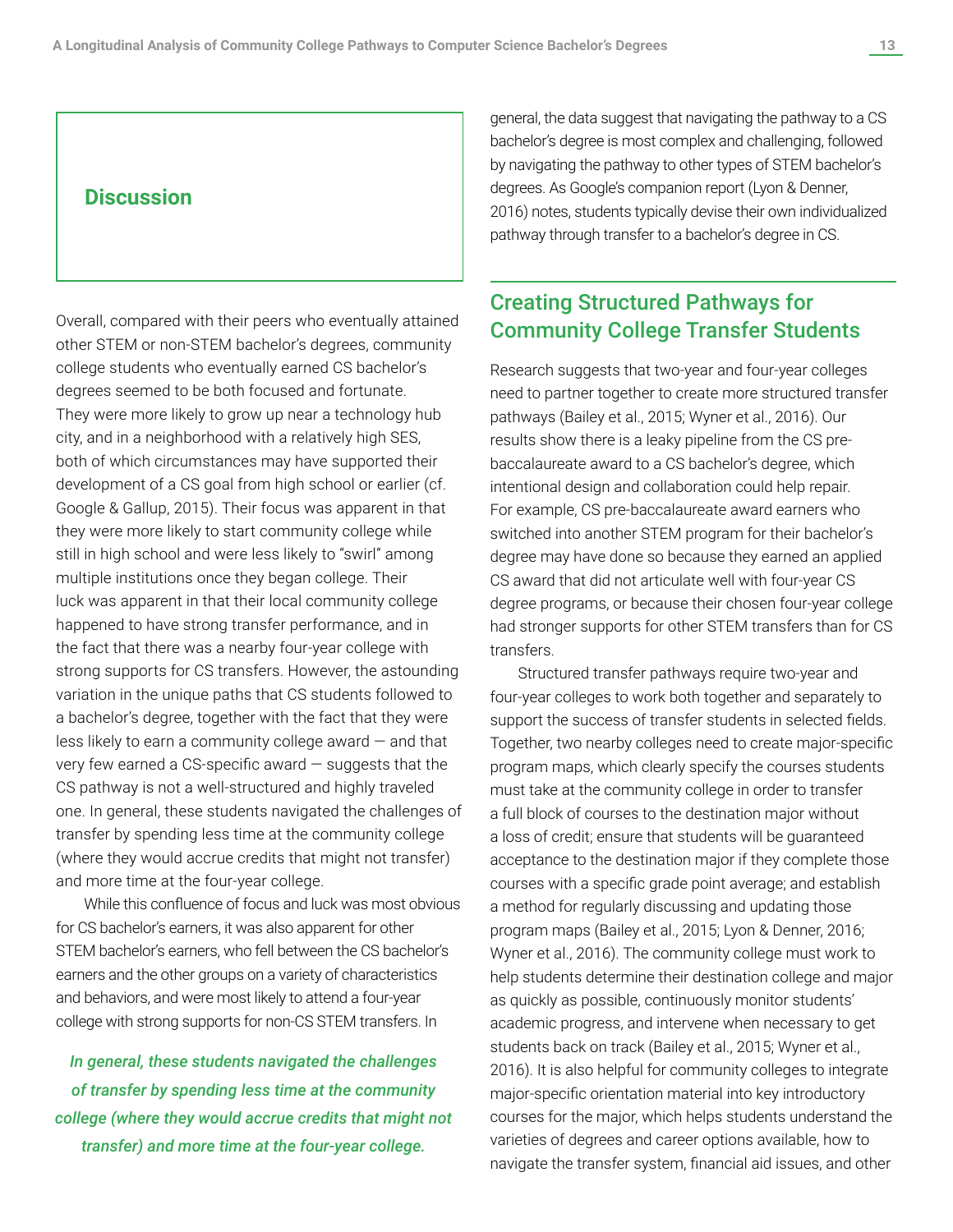factors that support successful transfer (Bailey et al., 2015; Starobin & Laanan, 2008). For its part, the destination fouryear college should encourage transfer students to select a major prior to transferring, and it should make credit acceptance determinations for the major at the point of acceptance rather than after the student enrolls (Wyner et al., 2016). Four-year colleges should also assign dedicated advisors to transfer students, and tailor versions of their orientation and other services specifically for transfer students (Jackson & Laanan, 2011; Wyner et al., 2016).

Creating structured transfer pathways in CS may be more challenging than doing so in other areas, for two reasons. First, community college CS programs tend to have an applied focus, and are typically designed to prepare students to immediately enter a computer-related career, rather than to prepare students for transfer (Lundy-Wagner & Chan, 2016). As a result, most community college students interested in a CS bachelor's degree will follow a general education or Associate of Arts program while attempting to identify the CS courses that are appropriate for their desired four-year destination. These general associate programs often include requirements that are not required by the student's four-year CS program of choice, which may discourage students from completing the associate degree before transfer. These factors may explain why CS bachelor's recipients in our dataset were less likely to earn pre-baccalaureate awards and tended to transfer earlier than their peers  $-$  perhaps the courses they needed were not available at the two-year college, or perhaps the two-year college's CS curriculum was generally misaligned with that of the four-year program they desired to enter, or perhaps they were worried about whether or not their courses would transfer and wanted to play it safe (Lyon & Denner, 2016; Wyner et al., 2016).

Second, these students' decision-making processes are complicated by the fact that expectations in terms of coursework vary widely across CS programs. Indeed, a single large four-year university may have multiple CS-related programs, with some located in engineering, some in the arts and sciences, and some in other areas, each with different requirements. These programs may also be accredited by different industry commissions from one another, and by different commissions than the community college's programs. As a result, the lower division curriculum for a four-year college's most obvious "CS" program is sometimes quite different from that of the local community college. Lower division courses at fouryear colleges may emphasize theoretical and mathematical issues in computing, while community college courses may emphasize hands-on practice with programming. In some states, major-specific statewide articulation agreements may help ameliorate such challenges, but often, colleges must work together to identify the variety of bachelor's programs and map out the types of lower division coursework that lead to each (Wyner et al., 2016). In CS, such discussions could start with the Association for Computing Machinery/Institute of Electrical and Electronic Engineers (ACM/IEEE) curricular guidelines; while four-year CS programs are eligible for accreditation by the Accreditation Board for Engineering and Technology (ABET), two-year CS degree programs currently are not. However, ABET uses the ACM/IEEE curricular guidelines in CS to inform its program accreditation criteria (see ABET, n.d.; Association for Computing Machinery & IEEE Computer Society, 2013). It is also important to note that ABET does accredit associate degree programs in computer engineering.

# Recruiting and Retaining More Diverse Student Populations in Computer Science

Compared with four-year colleges, community colleges may currently provide a more welcoming context for women and underrepresented minorities who are interested in STEM. While these populations often feel out of place in STEM classrooms at four-year research institutions (Lovitts, 2001; Sax, 1994; Seymour & Hewitt, 1997), the more diverse environment of the community college may help them feel more welcome in fields traditionally dominated by White men (Jackson & Laanan, 2011; Lyon & Denner, 2016; Starobin & Laanan, 2008).

In order to entice more underrepresented students into CS, both community colleges and four-year colleges may need to proactively recruit entering students into the field. Lyon and Denner (2016) found that female and underrepresented minority community college students

*In order to entice more underrepresented students into CS, both community colleges and four-year colleges may need to proactively recruit entering students into the field.*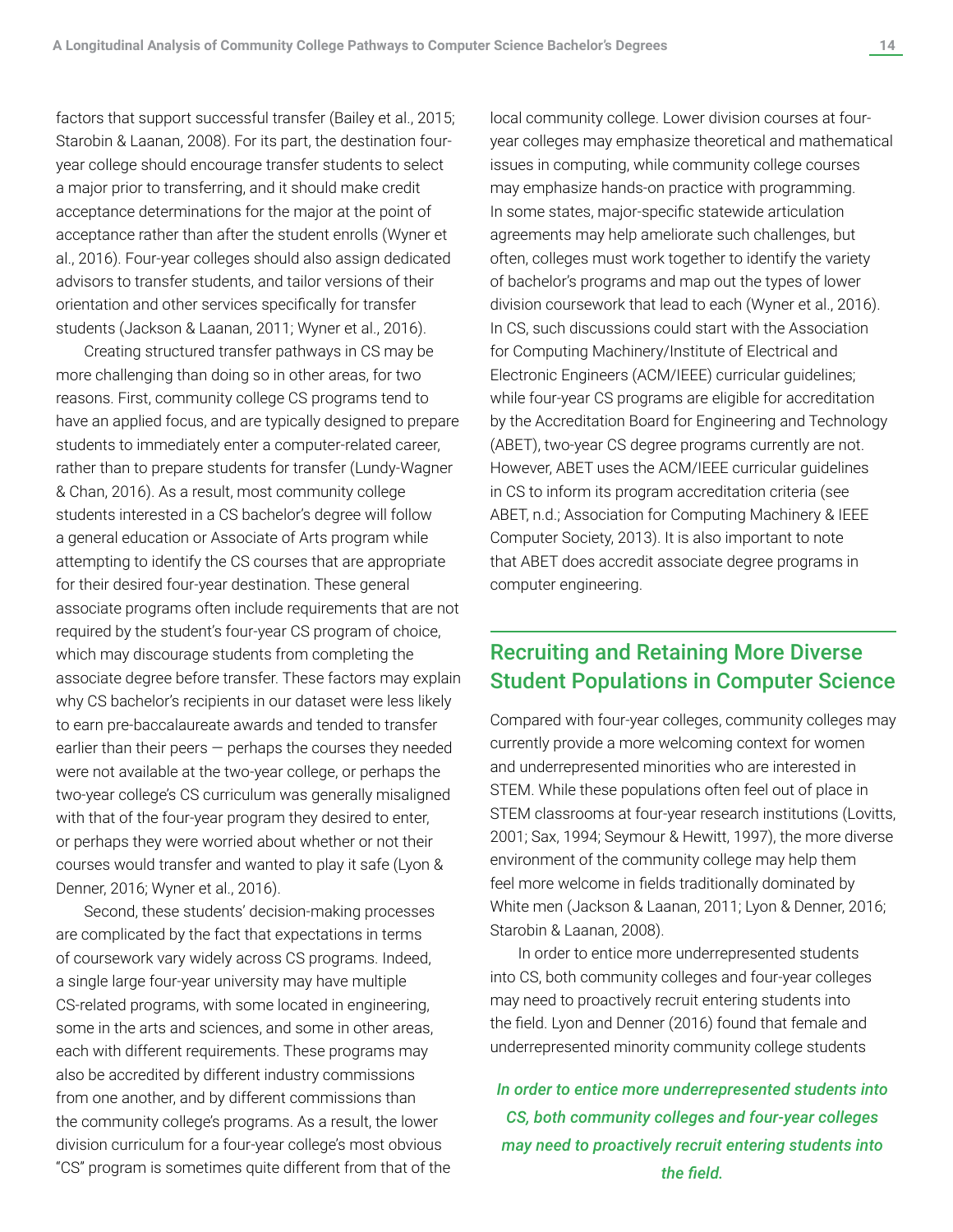became more interested in computing when they learned about the number of job openings in CS fields, the salaries that could be earned, and the broad possibilities for working in the field. Most college students are concerned not only about salaries but also about finding a job that interests them (such as something related to gaming, fashion, or entertainment) or a job that will make a positive difference in the world; thus, highlighting the variety of jobs available, and how those jobs impact quality of life for real people, can be important.

Many community college students may shy away from CS and other STEM degrees because they are worried about their ability to manage the related math requirements (Lyon & Denner, 2016). Indeed, an estimated 59% of entering community college students are deemed underprepared for college-level math and must complete noncredit developmental math courses before enrolling in college-level math or science courses, and very few of these students successfully do so (Bailey et al., 2010; Bailey et al., 2015). Applied CS associate degrees may be more appealing to community college students because they often have fewer math requirements than do CS transfer pathways. To address this math-anxiety issue, community colleges and their four-year partners can consider two complementary strategies. First, both community colleges and four-year colleges can maintain strict math requirements for some CS transfer programs, but community colleges can redesign their developmental and college-level math pathways to be more supportive of underrepresented students (e.g., see Bailey & Jaggars, 2016; Kazis & Cullinane, 2015; Treisman, 1985). Second, four-year colleges can ensure that programs in information science and other less math-intensive CS subfields include only the math prerequisites that are truly necessary for success in those subfields (e.g., see Huang, Hoang, Yesilyurt, & Thorn, 2016; Kazis & Cullinane, 2015; Rutschow & Diamond, 2015).

If community colleges are able to recruit more diverse student populations into CS transfer programs, then fouryear colleges must continue to support these students after they transfer. In our dataset, among the community college students who earned a CS-specific pre-baccalaureate award and later transferred, 66% never earned a bachelor's degree (or were still working on it after seven years), while about 25% switched to and completed non-CS degrees. Such students are prime candidates for inducement into

completion of a CS bachelor's degree. They have already demonstrated an interest and aptitude in CS and an interest in earning a bachelor's degree, but some combination of factors derailed them in the four-year college. It is possible that many of these students instead leveraged their basic CS skills into a relatively well-paying full-time job. Indeed, Google's companion report (Lyon & Denner, 2016) details that five years after enrolling in an introductory programming class at a community college, many students were working in the CS field while having dropped out, stopped out, or continued their degree on a part-time basis. For these students, as well as those who switched away from CS, there are a variety of approaches that fouryear colleges could pursue in order to resolidify students' commitment and motivation to earn a CS degree.

First, colleges might emphasize the career rewards that come with completing a higher degree (including not only money but also quality of work and life), and help arrange internships that make those careers more concrete in students' minds. As early as high school, most students believe that CS provides well-paying jobs, but women and Hispanic students are less likely to believe this (Google & Gallup, 2015), and so may be more likely to depart college if a relatively well-paying job opportunity presents itself, even if this opportunity may close off their options for further education and career advancement.

Second, four-year CS programs need to ensure that they are welcoming to female and underrepresented minority transfer students. At many four-year colleges, transfer students are last in line for institutional scholarships, oncampus housing, and other resources; colleges can make changes to try to ensure that some resources are available for promising transfer students (Wyner et al., 2016). In addition, four-year colleges can provide bridge programs or summer research programs for transfer students to create a positive first experience with the CS program; encourage transfer students to get involved in campus organizations and clubs; arrange mentoring programs that allow women and underrepresented minorities to meet people "who look like me" who work in related businesses and industry; and encourage students to work together collaboratively on assignments, rather than competing with one another (Barker, Hovey, & Thompson, 2014; Jackson & Laanan, 2011; Starobin & Laanan, 2008).

Third, CS faculty should ensure that transfer students encounter "interesting" and "meaningful" assignments in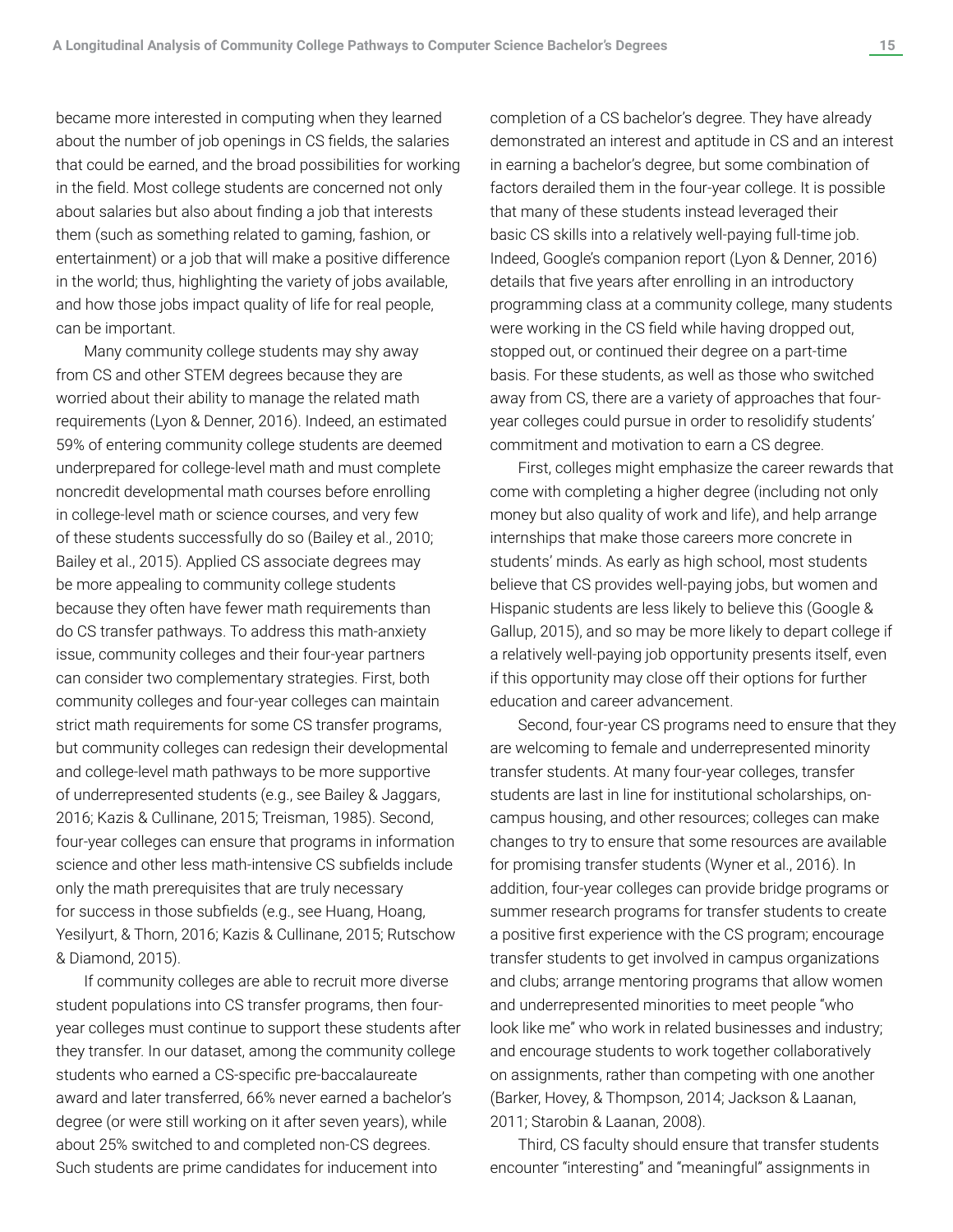their first courses at the four-year college (Bailey et al., 2015; Biggers, Brauer, & Yilmaz, 2008; Revell & Wainwright, 2009; Wilson, 2002). In particular, computing assignments should be relevant to students' personal interests, communities of origin, and career goals, and should show how CS can be useful to society. One large-scale study found that such meaningful assignments were the single most important predictor of students' commitment to a computing major, and this predictor was particularly strong among women and underrepresented minorities (Barker et al., 2014). In Google's companion study, Lyon and Denner (2016) found that female and underrepresented minority students at community colleges were excited about their CS courses when the tasks seemed applicable to real-world interests and challenges.

# Alleviating Capacity Constraints at Four-Year and Community Colleges

CS departments at four-year colleges are beginning to grapple with capacity constraints that limit their ability to admit all qualified students (Roberts, 2016; Zweben & Bizot, 2016). Departments may find it difficult to expand their faculties in order to manage increased demand, given that many graduate students and tenure-track faculty are lured away by start-ups, and potential adjunct instructors are disinterested in the relatively low pay that colleges can offer (Roberts, 2016; Zweben & Bizot, 2016). Roberts (2016) speculated that many faculty openings at higher tier institutions are now being filled by drawing faculty "up the ladder" from lower tier institutions, including community colleges. As a result, community colleges and less selective four-year colleges may soon suffer from even stricter capacity constraints.

While students interested in computing are growing more diverse, this progress could be stalled or even reversed if colleges do not increase their capacity in a thoughtful way. For example, when colleges cap course enrollments to manage demand, they often grant priority admittance to students who have declared the major. Students already committed to the major are likely those who took computing courses in high school, and may be predominantly White or Asian men. In contrast, underrepresented minorities and those from high schools without CS offerings who wish to try computing courses

for the first time may be deterred by enrollment caps. As another example, colleges may attempt to manage demand by increasing class sizes, yet this tactic could also negatively impact the retention of women and underrepresented minorities. Large lecture courses are less personal, with less faculty–student and student–peer interaction — two significant predictors of retention in CS. In addition, when classes are large, it can be more challenging for students to establish ties with the peer networks that support learning and the development of an identity as a person who belongs in the field; as a result, underrepresented minorities and women who stand out as different may feel isolated.

To increase capacity in a way that will not negatively impact diversity, departments might consider a tactic that seemed to work well during a similar crisis in the 1980s: retraining faculty from related fields that are facing flat or declining enrollments to teach undergraduate CS courses (Roberts, 2016). Four-year CS departments might also create stronger collaborations with their local community colleges to relieve capacity constraints at the lower division level. Given that CS students in our sample were more likely to attend community colleges near urban technology hubs, and to transfer to nearby four-year colleges, it might be particularly important for institutions located in tech hub areas to pursue such collaborations. For example, four-year colleges could work with their local community colleges to create guaranteed 2 + 2 program maps, thus encouraging more students to earn a full 60 credits at the community college before transferring. Particularly constrained fouryear colleges might even consider a 3 + 1 option with their local feeder community colleges. To further strengthen such pathways for diverse student populations, some fouryear colleges have established dual-admission programs, such as the intensive three-year bachelor's program offered in collaboration between the community college Hartnell College and California State University Monterey Bay (see <https://sites.google.com/site/csitin3/>). Of course, in order for these collaborative program maps to function properly, community colleges must have enough well-trained CS instructors and facilities to offer the necessary courses. Local technology companies and foundations could help in this regard by funding CS facilities and equipment, sponsoring retraining opportunities for professors in related fields with flat or declining enrollments, or endowing chairs and professorships that will help attract qualified CS faculty.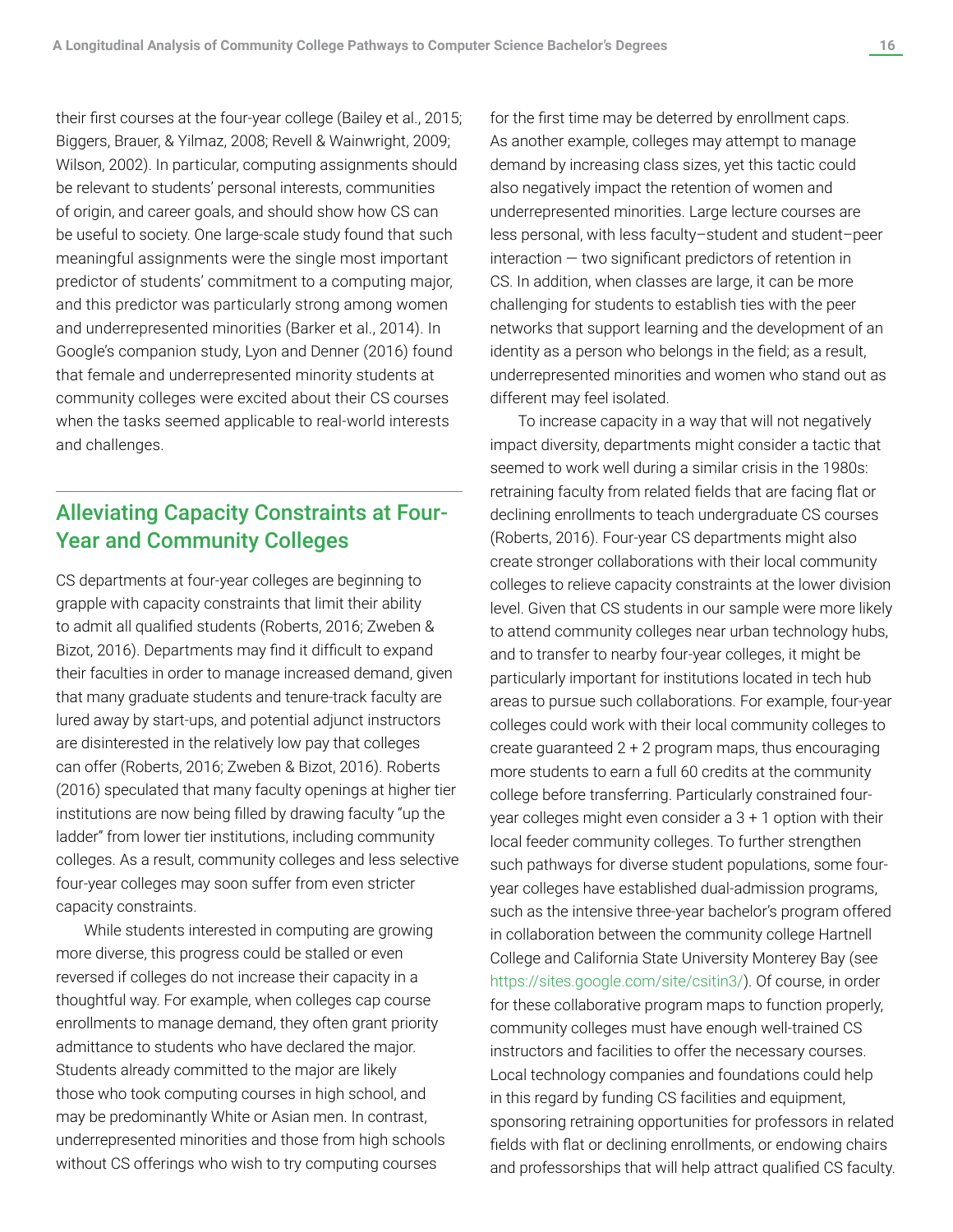### **Conclusion**

Given the current labor shortage in the field of CS, it is critical to the continued strength and growth of the U.S. economy for colleges to supply more CS graduates. Moreover, in order to understand the problems faced by diverse populations and generate creative hardware and software solutions, the populations of CS graduates themselves need to be more diverse. Although community colleges represent a promising source for CS bachelor'slevel graduates from groups underrepresented in the field, much work remains to be done in order for that promise to be fulfilled. The following findings from our analyses point to areas where further strides could be made toward supporting the success of community college students in CS:

» Community college students who eventually attained a CS bachelor's degree were unusually focused and fortunate. Compared with their peers, community college students in our sample who attained a CS bachelor's degree were more likely to grow up near a technology hub city and in a neighborhood with a relatively high SES. They also seemed unusually focused on earning a degree, even from an early age. They were more likely to start community college while still in high school and less likely to move between institutions once they began college. They were fortunate in that their local community college had strong transfer performance, and in that there was a nearby four-year college with strong supports for CS transfers. In order to level the playing field, community colleges should proactively recruit underrepresented students into CS majors, emphasizing the wide array of creative, prosocial, and well-paid careers available to those with CS expertise. Nearby four-year colleges should work with those community colleges to create CS-specific program maps, which guarantee acceptance to the destination college's CS-related majors if students complete specific courses or a particular pre-baccalaureate award with a specific

grade point average. Four-year colleges should encourage students to select a major prior to transfer, and for those who choose a CS major, provide tailored support services, proactively track progress, and intervene when students appear to be veering off track. And in general, CS departments should emphasize the career rewards that come with completing a higher degree, ensure that students encounter interesting and meaningful programming assignments, and encourage students to work collaboratively on assignments.

CS bachelor's degree earners were less likely than their peers to earn a community college award. Well-articulated transfer pathways often include a pre-baccalaureate award as a stepping-stone to the bachelor's degree. Yet CS bachelor's earners in our dataset were less likely to earn a pre-baccalaureate award, and very few earned one that was specifically designated as a CS-related award. Instead, these students seemed to navigate their own pathway, which included spending less time in community college and more time at the four-year college. Given that students who earn a transfer-oriented associate degree are more likely to complete a bachelor's degree than similar peers who transfer without a degree (Crosta & Kopko, 2015), colleges should consider including a CS-specific pre-baccalaureate award as a formal milestone along the structured transfer pathway.

Although CS pre-baccalaureate award earners were more likely to be from underrepresented groups, few went on to earn a bachelor's degree in CS. CS prebaccalaureate award earners were much more likely to be female than eventual CS bachelor's recipients, and were also more likely to come from the lowest two socioeconomic quintiles. Unfortunately, few of them transferred to a four-year college and completed a bachelor's degree, and among those who did, most switched away from CS. This leaky pipeline may be due to a mismatch between CS associate degrees, which tend to be applied in nature, and the prerequisite demands of four-year CS degrees. To address this issue, four-year CS programs might rethink prerequisites for those CS subfields in which typical professional tasks are more applied and less math-intensive. Working in collaboration with local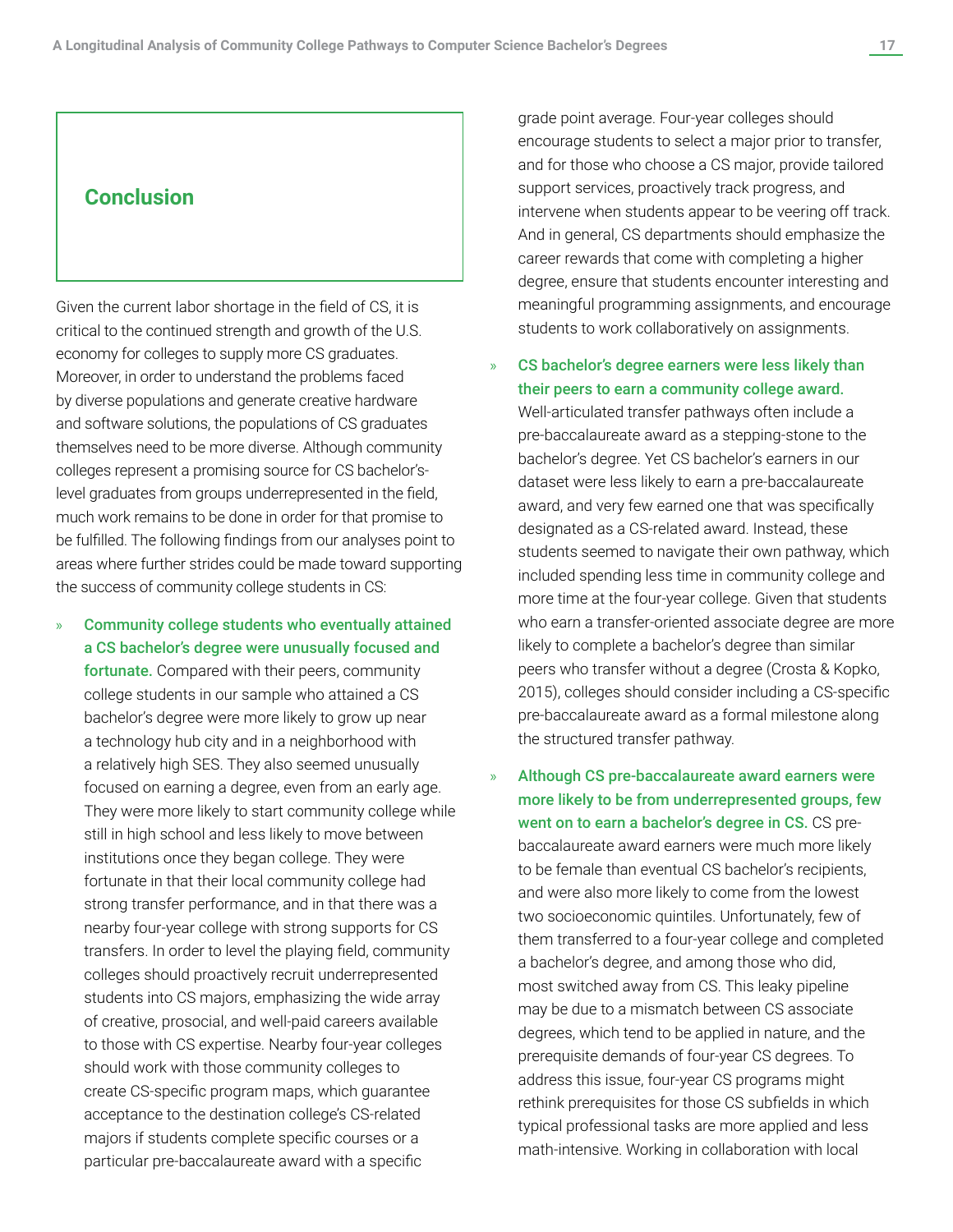community colleges, four-year colleges could create bridges from applied associate degrees to these programs in order to entice more CS associate degree earners into four-year bachelor's degree programs.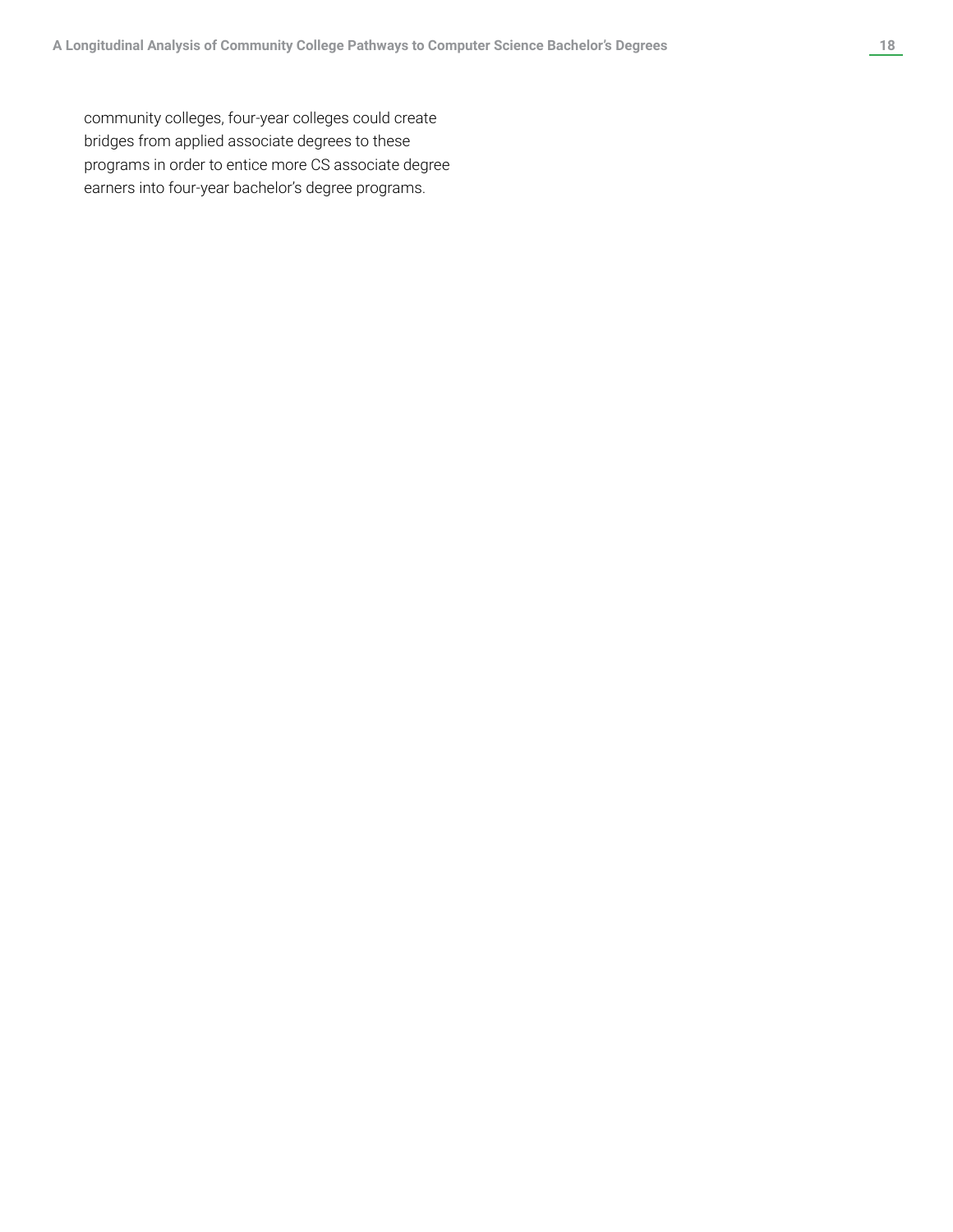# About Google

Google's core mission is to organize the world's information and make it universally accessible and useful. Google creates products to increase access to opportunity, break down barriers and empower people through technology. To help reach these goals, Google works to inspire young people around the world not just to use technology but to create it. There is a need for more students to pursue an education in computer science, particularly girls and minorities, who have historically been underrepresented in the field. More information on Google's computer science education efforts is available at [g.co/csedu.](http://g.co/csedu)

### About CCRC

The Community College Research Center (CCRC), Teachers College, Columbia University, conducts research on the major issues affecting community colleges in the United States and contributes to the development of practice and policy that expands access to higher education and promotes success for all students. For more information about CCRC, visit [ccrc.tc.columbia.edu.](http://ccrc.tc.columbia.edu)

### About the NSC Research Center

The National Student Clearinghouse® Research Center™ is the research arm of the National Student Clearinghouse. The Research Center works with higher education institutions, states, districts, high schools, and educational organizations to better inform practitioners and policymakers about student educational pathways. Through accurate longitudinal data outcomes reporting, the Research Center enables better educational policy decisions leading to improved student outcomes. For more information, visit [https://nscresearchcenter.org/](https://nscresearchcenter.org).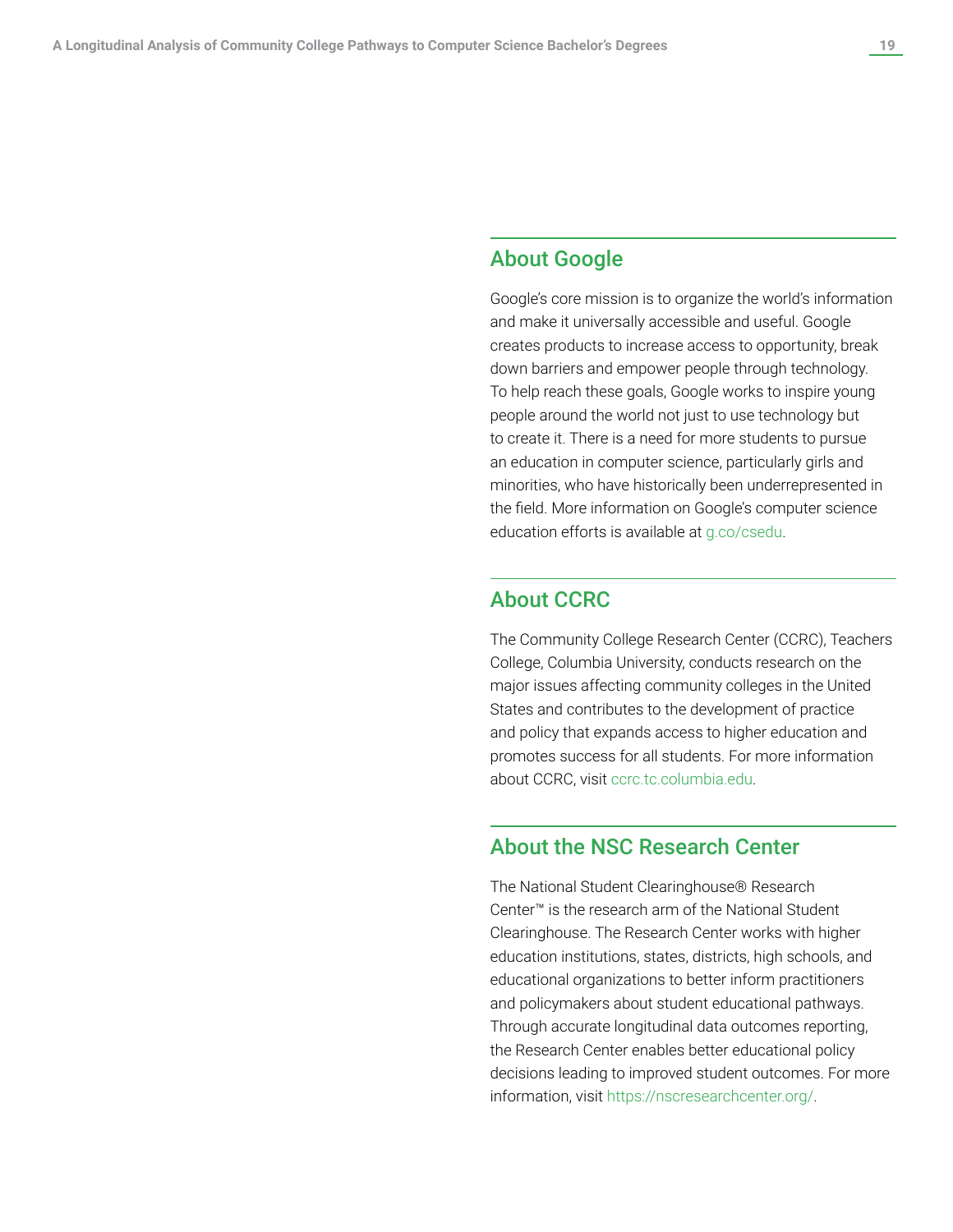### **References**

- ABET. (n.d.). *Criteria for accrediting computing programs, 2016–2017*. Retrieved from ABET website: [http://www.abet.org/accreditation/](http://www.abet.org/accreditation/accreditation-criteria/criteria-for-accrediting-computing-programs-2016-2017/) [accreditation-criteria/criteria-for-accrediting-computing](http://www.abet.org/accreditation/accreditation-criteria/criteria-for-accrediting-computing-programs-2016-2017/)[programs-2016-2017/.](http://www.abet.org/accreditation/accreditation-criteria/criteria-for-accrediting-computing-programs-2016-2017/)
- American Association of Community Colleges. (2016). *Fast facts*. Washington, DC: Author. Retrieved from [http://www.aacc.nche.edu/AboutCC/Documents/](http://www.aacc.nche.edu/AboutCC/Documents/FastfactsR2.pdf) [FastfactsR2.pdf.](http://www.aacc.nche.edu/AboutCC/Documents/FastfactsR2.pdf)
- Association for Computing Machinery, & IEEE Computer Society. (2013). *Curricular guidelines for undergraduate degree programs in computer science*. Retrieved from <http://www.acm.org/education/CS2013-final-report.pdf>.
- Bailey, T., & Jaggars, S. S. (2016). *When college students start behind* (College Completion Series: Part 5). Retrieved from The Century Foundation website: [https://tcf.org/content/report/](https://tcf.org/content/report/college-students-start-behind/) [college-students-start-behind/.](https://tcf.org/content/report/college-students-start-behind/)
- Bailey, T., Jaggars, S. S., & Jenkins, D. (2015). *Redesigning America's community colleges: A clearer path to student success.* Cambridge, MA: Harvard University Press.
- Bailey, T., Jeong, D. W., & Cho, S. W. (2010). Referral, enrollment, and completion in developmental education sequences in community colleges. *Economics of Education Review, 29*(2), 255–270.
- Barker, L. J., & Garvin-Doxas, K. (2004). Making visible the behaviors that influence learning environment: A qualitative exploration of computer science classrooms. *Computer Science Education, 14*(2), 119–145.
- Barker, L. J., Hovey, C. L., & Thompson, L. D. (2014). Results of a large-scale, multi-institutional study of undergraduate retention in computing. *2014 IEEE Frontiers in Education Conference (FIE) Proceedings* (pp. 1–8).
- Barker, L., O'Neill, M., & Kazim, N. (2014). Framing classroom climate for student learning and retention in computer science. *Proceedings of the 45th ACM Technical Symposium on Computer Science Education*  (pp. 319–324). New York, NY: Association for Computing Machinery.
- Biggers, M., Brauer, A., & Yilmaz, T. (2008). Student perceptions of computer science: A retention study comparing graduating seniors with CS leavers. *Proceedings of the 39th SIGCSE Technical Symposium on Computer Science Education* (pp. 402–406).
- Booth, K., Cooper, D., Karandjeff, K., Large, M., Pellegrin, N., Purnell, R. . . . Willet, T. (2013). *Using student voices to redefine support: What community college students say institutions, instructors and others can do to help them succeed.* Berkeley, CA: RP Group.
- Bureau of Labor Statistics. (2015). Table 4: Employment by major occupational group, 2014 and projected 2024. Retrieved from [http://www.bls.gov/news.release/](http://www.bls.gov/news.release/ecopro.t04.htm) [ecopro.t04.htm.](http://www.bls.gov/news.release/ecopro.t04.htm)
- Cech, E., Rubineau, B., Sibley, S., & Seron, C. (2011). Professional role confidence and gendered persistence in engineering. *American Sociological Review, 76*(5), 641–666.
- Crosta, P. M., & Kopko, E. (2015). Should community college students earn an associate degree before transferring to a 4-year institution? *Research in Higher Education, 57*(2), 190–222.
- Crosta, P. M., Leinbach, T., & Jenkins, D. (with Prince, D., & Whittaker, D.). (2006). *Using census data to classify community college students by socioeconomic status and community characteristics* (CCRC Research Tools No. 1). New York, NY: Columbia University, Teachers College, Community College Research Center.
- Google Inc. & Gallup Inc. (2015). *Searching for computer science: Access and barriers in U.S. K-12 education.* Retrieved from <https://goo.gl/oX311J>.
- Hausmann, L. R. M., Schofield, J. W., & Woods, R. L. (2007). Sense of belonging as a predictor of intentions to persist among African American and White first-year college students. *Research in Higher Education, 48(*7), 803–839.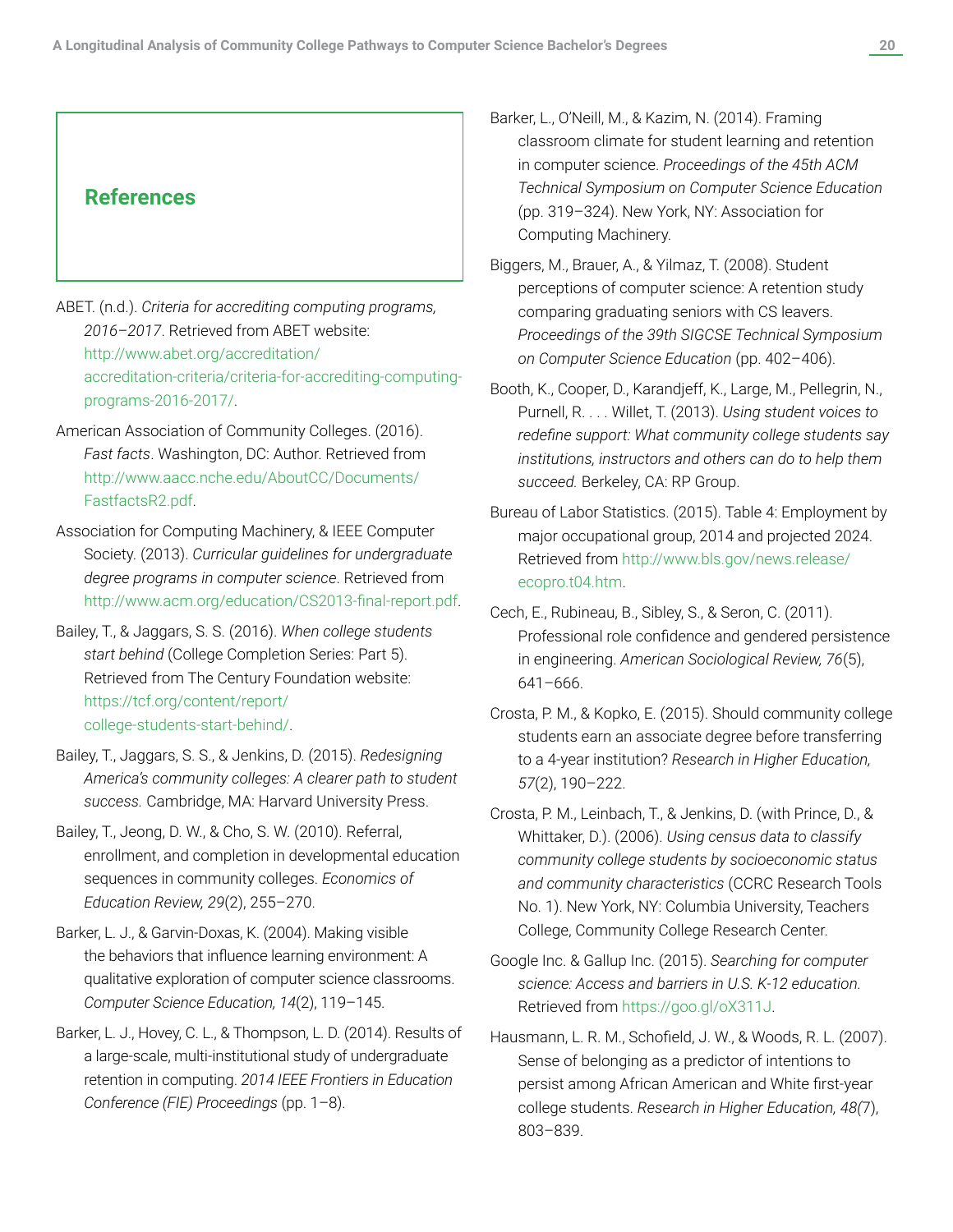- Huang, M., Hoang, H., Yesilyurt, S., & Thorn, C. (2016). *Community college pathways: 2014–2015 impact report.* Stanford, CA: Carnegie Foundation for the Advancement of Teaching.
- Jackson, D. L., & Laanan, F. S. (2011). The role of community colleges in educating women in science and engineering. *New Directions for Institutional Research, 2011*(152), 39–49.
- Jenkins, D., & Fink, J. (2016). *Tracking transfer: New measures of institutional and state effectiveness in helping community college students attain bachelor's degrees.* New York, NY: Columbia University, Teachers College, Community College Research Center.
- Kadlec, A., & Martinez, M. (2013, April). *Putting it all together: Strengthening pathways between comprehensives and community colleges.* Paper prepared for the American Enterprise Institute private convening "Comprehending Comprehensives," Washington, DC.
- Kazis, R., & Cullinane, J. (2015). *Modernizing mathematics pathways at Texas universities: Insights from the New Mathways Project transfer champions.* Austin, TX: Charles A. Dana Center at the University of Texas at Austin.
- Levis, P. (2012). Education and job opportunities in STEM, 2008. Retrieved from [csl.stanford.edu/~pal/ed/.](http://csl.stanford.edu/~pal/ed/)
- Lockard, C. B., & Wolf, M. (2012). Occupational employment projections to 2020. *Monthly Labor Review, 135*(1), 84–108.
- Lovitts, B. E. (2001). *Leaving the ivory tower: The causes and consequences of departure from doctoral study* (1st ed.). New York, NY: Rowman and Littlefield Publishers.
- Lundy-Wagner, V., & Chan, E. W. (2016). *Classifying STEM programs in community colleges to develop a statelevel middle-skill STEM workforce strategy* (CAPSEE Working Paper). New York, NY: Center for Analysis of Postsecondary Education and Employment.
- Lyon, L. A., & Denner, J. (2016). *Student perspectives of community college pathways to computer science bachelor's degrees.* Mountain View, CA: Google Inc. Retrieved from <https://goo.gl/Q0wJJv>.
- Margolis, J., & Fisher, A. (2002). *Unlocking the clubhouse: Women in computing.* Cambridge, MA: MIT Press.
- Monaghan, D. B., & Attewell, P. (2015). The community college route to the bachelor's degree. *Educational Evaluation and Policy Analysis, 37*(1), 70–91.
- Mooney, G. M., & Foley, D. J. (2011). *Community colleges: Playing an important role in the education of science, engineering, and health graduates* (NSF 11-317). Arlington, VA: National Science Foundation, National Center for Science and Engineering Statistics.
- National Student Clearinghouse Research Center. (2015). *Snapshot report: Degree attainment*. Retrieved from [https://nscresearchcenter.org/wp-content/uploads/](https://nscresearchcenter.org/wp-content/uploads/SnapshotReport15-DegreeAttainment.pdf) [SnapshotReport15-DegreeAttainment.pdf](https://nscresearchcenter.org/wp-content/uploads/SnapshotReport15-DegreeAttainment.pdf).
- Novak, R. (2014, January 23). How diversity in computer programming will benefit everyone. *The Huffington Post.* Retrieved from [http://www.huffingtonpost.com](http://www.huffingtonpost.com/)/.
- Revell, A., & Wainwright, E. (2009). What makes lectures 'unmissable'? Insights into teaching excellence and active learning. *Journal of Geography in Higher Education, 33*(2), 209–223.
- Roberts, E. (2016). *A history of capacity challenges in computer science.* Retrieved from <http://cs.stanford.edu/people/eroberts/CSCapacity.pdf>.
- Rothwell, J. (2013). *The hidden STEM economy.*  Washington, DC: Brookings Institution.
- Rutschow, E. Z., & Diamond, J. (2015). *Laying the foundations: Early findings from the New Mathways Project*. New York, NY: MDRC.
- Sax, L. J. (1994). Predicting gender and major-field differences in mathematical self-concept during college. *Journal of Women and Minorities in Science and Engineering, 1(*4), 291–307.

Seymour, E., & Hewitt, N. M. (1997). *Talking about leaving: Why undergraduates leave the sciences.* Boulder, CO: Westview.

Snyder, T. D., de Brey, C., & Dillow, S. A. (2015). *Digest of education statistics, 2014* (NCES 2016-006). Washington, DC: U.S. Department of Education, Institute of Education Sciences, National Center for Education Statistics.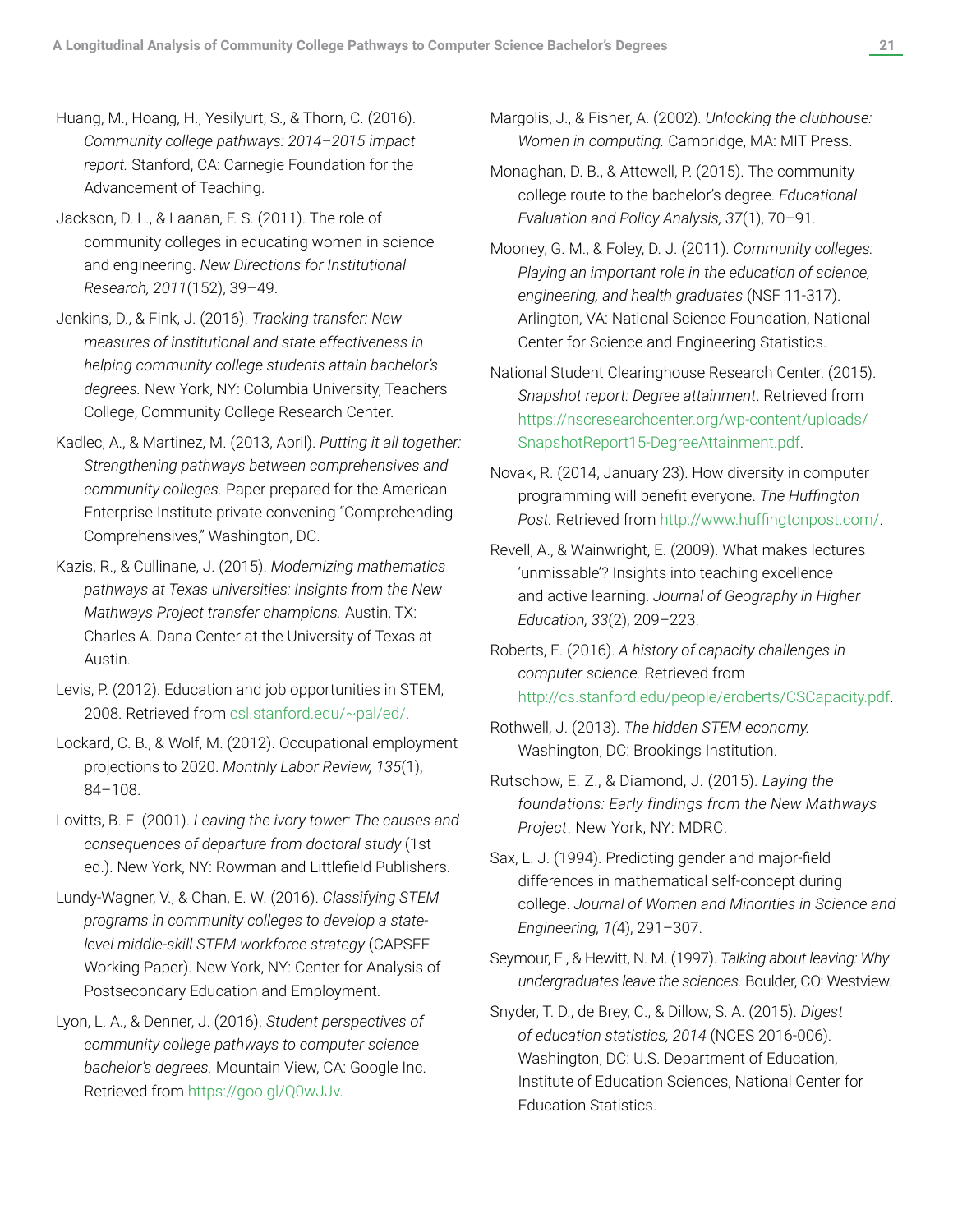- Starobin, S. S., & Laanan, F. S. (2008). Broadening female participation in science, technology, engineering, and mathematics: Experiences at community colleges. *New Directions for Community Colleges, 2008*(142), 37–46.
- Tims, J., Zweben, S., Timanovsky, Y., & Prey, J. C. (2015). ACM NDC study: The 2015 survey of non-doctoral granting departments in computing. *ACM Inroads, 6*(3), 16–30.
- Treisman, P. M. (1985). *A study of the mathematics performance of Black students at the University of California, Berkeley* (Unpublished doctoral dissertation). University of California, Berkeley, Berkeley, CA.
- U.S. Department of Education, Institute of Education Sciences, National Center for Education Statistics. (2010). CIP 2010. Retrieved from [https://nces.ed.gov/](https://nces.ed.gov/ipeds/cipcode/browse.aspx?y=55) [ipeds/cipcode/browse.aspx?y=55](https://nces.ed.gov/ipeds/cipcode/browse.aspx?y=55) .
- U.S. Department of Education, Institute of Education Sciences, National Center for Education Statistics. (2012). *Digest of education statistics, 2011* (NCES 2012- 001). Washington, DC: Author.
- Walton, G. M., & Cohen, G. L. (2007). A question of belonging: Race, social fit, and achievement. *Journal of Personality and Social Psychology, 92*(1), 82–96.
- Wang, X. (2015). Pathway to a baccalaureate in STEM fields: Are community colleges a viable route and does early STEM momentum matter? *Educational Evaluation and Policy Analysis, 37(*3), 376–393.
- Wilson, B. C. (2002). A study of factors promoting success in computer science including gender differences. *Computer Science Education, 12*(1–2), 141–164.
- Wyner, J., Deane, K. C., Jenkins, D., & Fink, J. (2016). *The transfer playbook: Essential practices for two- and fouryear colleges.* Washington, DC: Aspen Institute.
- Xu, D., & Jaggars, S. S. (2016). *How and why does twoyear college entry influence baccalaureate aspirants' academic and labor market outcomes?* New York, NY: Center for Analysis of Postsecondary Education and Employment.
- Zweben, S., & Bizot, B. (2016). 2015 Taulbee survey: Continued booming undergraduate CS enrollment; doctoral degree production dips slightly. *Computing Research News, 28*(5), 2–60.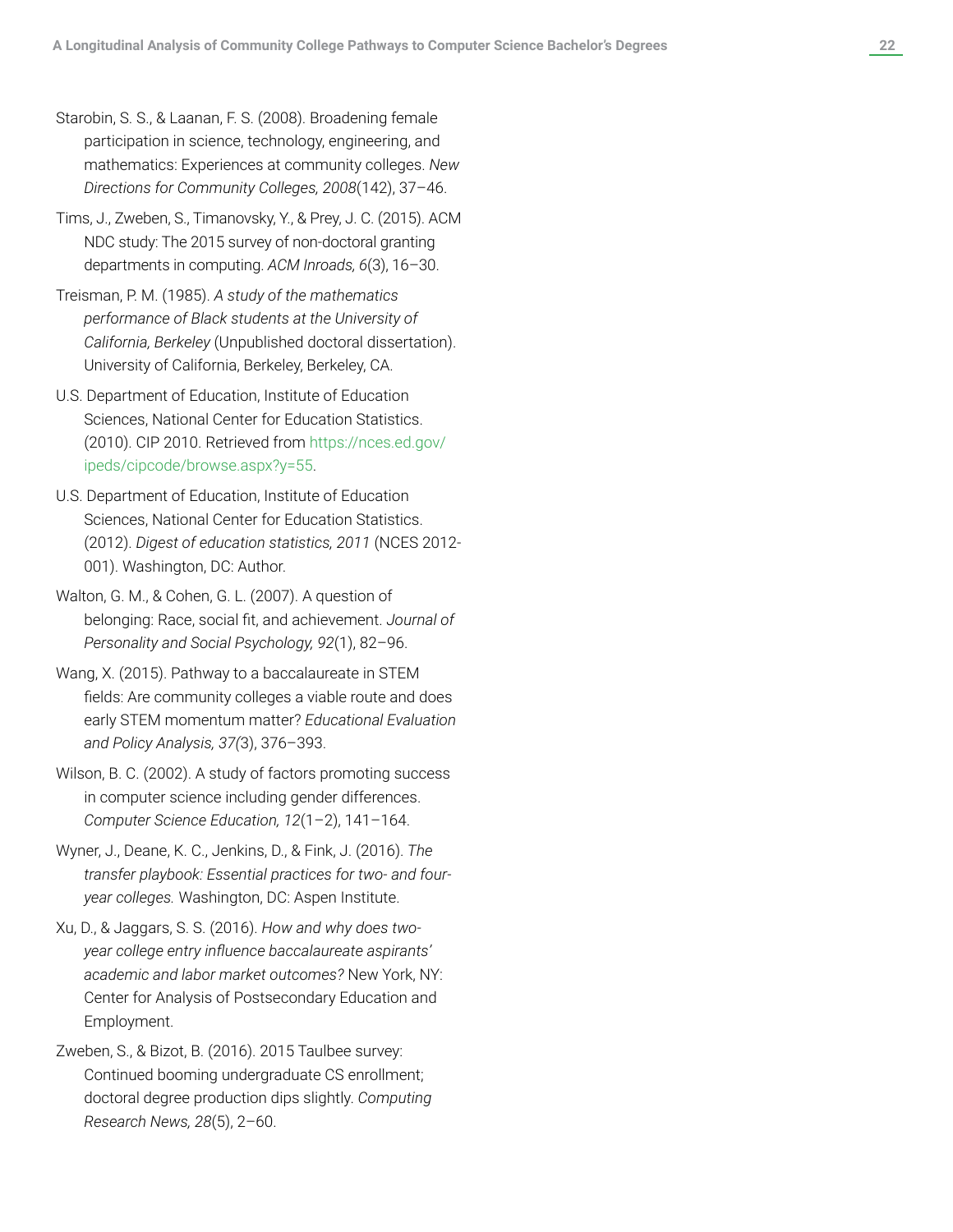# **Appendix**

### Cohort Identification and Tracking Period

Using enrollment and degree records from NSC, we selected students who enrolled in college for the first time at a community college during either the fall 2007 or spring 2008 semesters. We excluded students whose only community college enrollment occurred when they were younger than 18, to eliminate students who used their local community college only for dual enrollment purposes before matriculating directly into a four-year college, resulting in *N* = 1,774,009 community college students.

Comparing its database to IPEDS enrollments, NSC reports a national coverage rate of 92% for fall 2007 enrollments at public two-year institutions (coverage reported for fall terms only). Coverage varies by state; there are 14 states with less than 90% coverage, and there are no data on community colleges in Alaska, Delaware, or the District of Columbia. Detailed information on coverage by year and state for each postsecondary sector can be found at <https://nscresearchcenter.org/workingwithourdata/>.

While we excluded students who were exclusively dually enrolled, we included dual enrollment students who subsequently attended a community college for at least one non-summer term at age 18 or older. For these students, we began their college "clock" at age 18. For example, if a student attended community college part-time for one semester at age 16 and then full-time for two semesters at age 18 before entering a four-year college, that student would be flagged in our dataset as a dual enrollment student, but otherwise would be treated as a student who began college full-time at age 18 and attended community college for only two semesters.

We observed enrollment and degree records for students in the cohort for seven calendar years, from August 2007 to August 2014. The NSC database includes information regarding term of enrollment, college of

enrollment, and part-time or full-time status for that term. *A term of enrollment* represents a term in which a student enrolled in at least one formal course (whether developmental or college-level) and remained in that course through the college's census date for that term. Note that students may have some experiences with a given college that fall outside of a formal term of enrollment (e.g., orientations, internships, prematriculation bridge programs, or course auditing experiences); these are not captured in our data.

### Transfer and Concurrent Enrollments

Using the same definition as Jenkins and Fink (2016), we identified students as transfers if they enrolled at a fouryear institution for at least one term during the tracking period. This definition includes a small number of students who concurrently enrolled at a community college and a four-year college. We also tracked whether students ever enrolled at two or more colleges during the same term. Students were considered concurrently enrolled if they actively enrolled in two or more colleges during the same term. Active enrollments include enrollments of at least 60 days for fall and spring terms, or at least 30 days for summer terms.

# Identification of Degrees in Computer Science and STEM Fields

NSC uses an automated algorithm to assign a Classification of Instructional Programs (CIP) code to each student's degree(s) based on the student's degree title(s) submitted by the student's degree-awarding college. Overall, 5% of bachelor's degree records had missing degree titles or otherwise could not be assigned a CIP code. These students were dropped from our analysis, as they could not be classified into one of our three bachelor's degree categories.

In consultation with Google staff members and CS faculty, we defined CS degrees using National Center for Education Statistics (NCES) CIP 2010 codes, as shown in Figure A1. First, we identified CIP codes to indicate degrees in CS. For community college students, we also included CIP codes for CS stepping-stone fields; if a community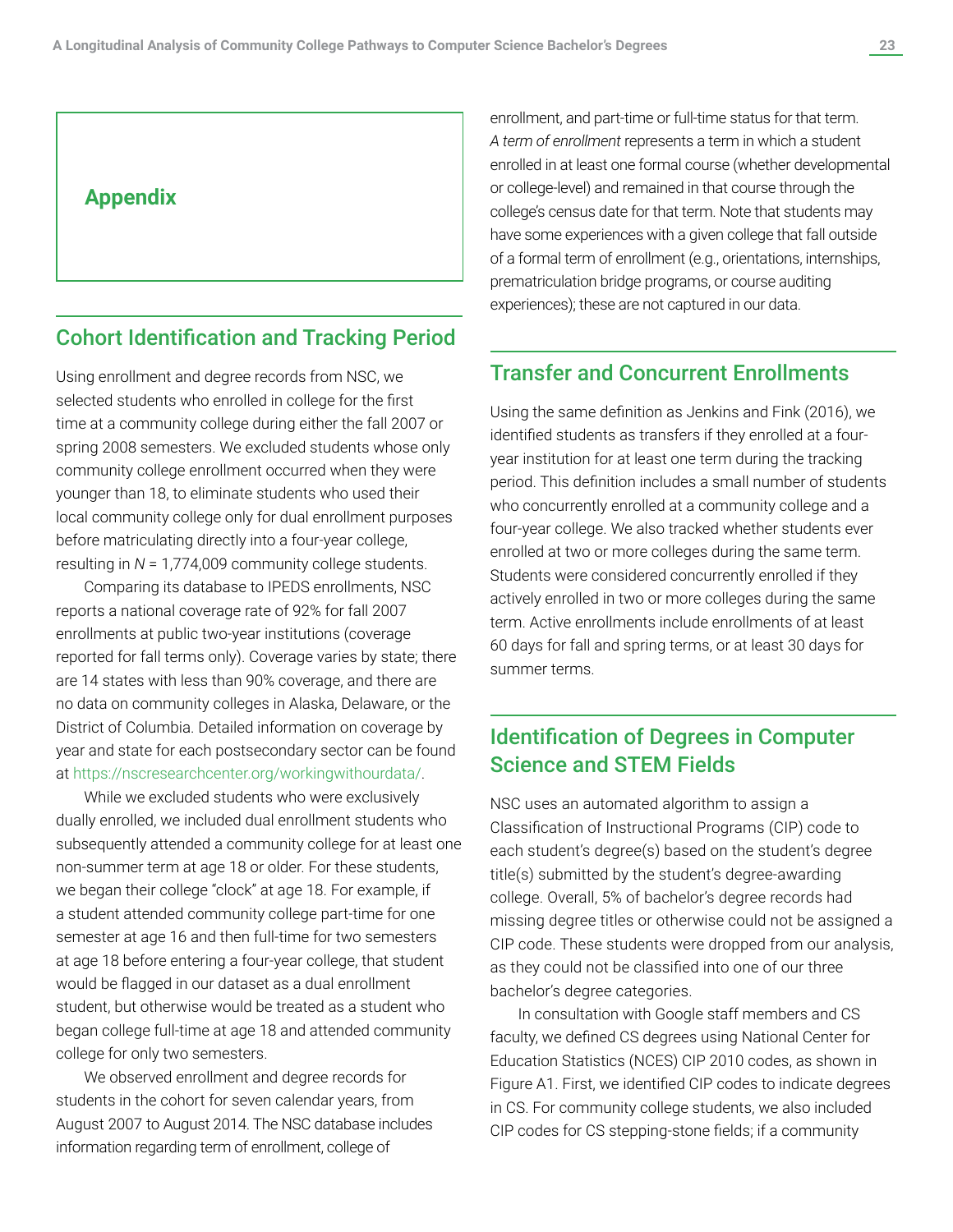college student earned a pre-baccalaureate award in one of these areas, it was classified as a CS award. For STEM awards, we used the same CIP ranges as Wyner et al. (2016), which are shown in Figure A2. CIP codes which met criteria of both CS and STEM were classified as CS.

### *Figure A1.*

### **COMPUTER SCIENCE CIP CODE DEFINITIONS**

| <b>Bachelor's Degrees</b> |                                                                         |                 | "Stepping-Stone"<br><b>Community College Awards</b>                        |
|---------------------------|-------------------------------------------------------------------------|-----------------|----------------------------------------------------------------------------|
| <b>CIP Code</b>           | <b>CIP Title</b>                                                        | <b>CIP Code</b> | <b>CIP Title</b>                                                           |
| 11.0101                   | Computer and Information Sciences, General                              | 11.0103         | <b>Information Technology</b>                                              |
| 11.0102                   | Artificial Intelligence                                                 | 11.0401         | <b>Information Science/Studies</b>                                         |
| 11.0104                   | <b>Informatics</b>                                                      | 11.0501         | <b>Computer Systems Analysis/Analyst</b>                                   |
| 11.0199                   | Computer and Information Sciences, Other                                | 11.0901         | <b>Computer Systems Networking and</b><br>Telecommunications               |
| 11.0201                   | Computer Programming/Programmer, General                                | 11.1003         | Computer and Information Systems Security/<br><b>Information Assurance</b> |
| 11.0202                   | <b>Computer Programming, Specific Applications</b>                      | 11.1004         | Web/Multimedia Management and Webmaster                                    |
| 11.0203                   | Computer Programming, Vendor/Product<br>Certification                   | 11.1006         | <b>Computer Support Specialist</b>                                         |
| 11.0299                   | Computer Programming, Other                                             | 14.1004         | <b>Telecommunications Engineering</b>                                      |
| 11.0301                   | Data Processing and Data Processing Technology/<br>Technician           | 14.1099         | Electrical, Electronics and Communications Engineering,<br>Other           |
| 11.0701                   | <b>Computer Science</b>                                                 | 14.2701         | <b>Systems Engineering</b>                                                 |
| 11.0801                   | Web Page, Digital/Multimedia and Information<br><b>Resources Design</b> | 14.4201         | Mechatronics, Robotics, and Automation Engineering                         |
| 11.0802                   | Data Modeling/Warehousing and Database<br>Administration                | 14.4501         | <b>Biological/Biosystems Engineering</b>                                   |
| 11.0803                   | <b>Computer Graphics</b>                                                | 15.0305         | Telecommunications Technology/Technician                                   |
| 11.0804                   | Modeling, Virtual Environments and Simulation                           | 15.0405         | Robotics Technology/Technicians                                            |
| 11.0899                   | Computer Software and Media Applications, Other                         | 15.0406         | Automation Engineer Technology/Technician                                  |
| 14.0901                   | <b>Computer Engineering, General</b>                                    | 15.1201         | Computer Engineering Technology/Technician                                 |
| 14.0902                   | <b>Computer Hardware Engineering</b>                                    | 15.1202         | Computer Technology/Computer Systems Technology                            |
| 14.0903                   | <b>Computer Software Engineering</b>                                    | 15.1203         | Computer Hardware Technology/Technician                                    |
| 14.0999                   | Computer Engineering, Other                                             | 15.1204         | Computer Software Technology/Technician                                    |
| 27.0303                   | <b>Computational Mathematics</b>                                        | 15.1299         | Computer Engineering Technologies/Technicians, Other                       |
| 27.0304                   | <b>Computational and Applied Mathematics</b>                            | 15.1601         | Nanotechnology                                                             |
| 30.0801                   | Mathematics and Computer Science                                        | 26.0807         | <b>Genome Sciences/Genomics</b>                                            |
| 30.1601                   | <b>Accounting and Computer Science</b>                                  | 26.1104         | <b>Computational Biology</b>                                               |
| 30.3001                   | <b>Computational Science</b>                                            | 29.0204         | Command & Control (C3, C4I) Systems and Operations                         |
|                           |                                                                         | 29.0301         | <b>Combat Systems Engineering</b>                                          |
|                           |                                                                         | 30.2501         | <b>Cognitive Science</b>                                                   |

*Source: U.S. Department of Education, Institute of Education Sciences, National Center for Education Statistics (2010).*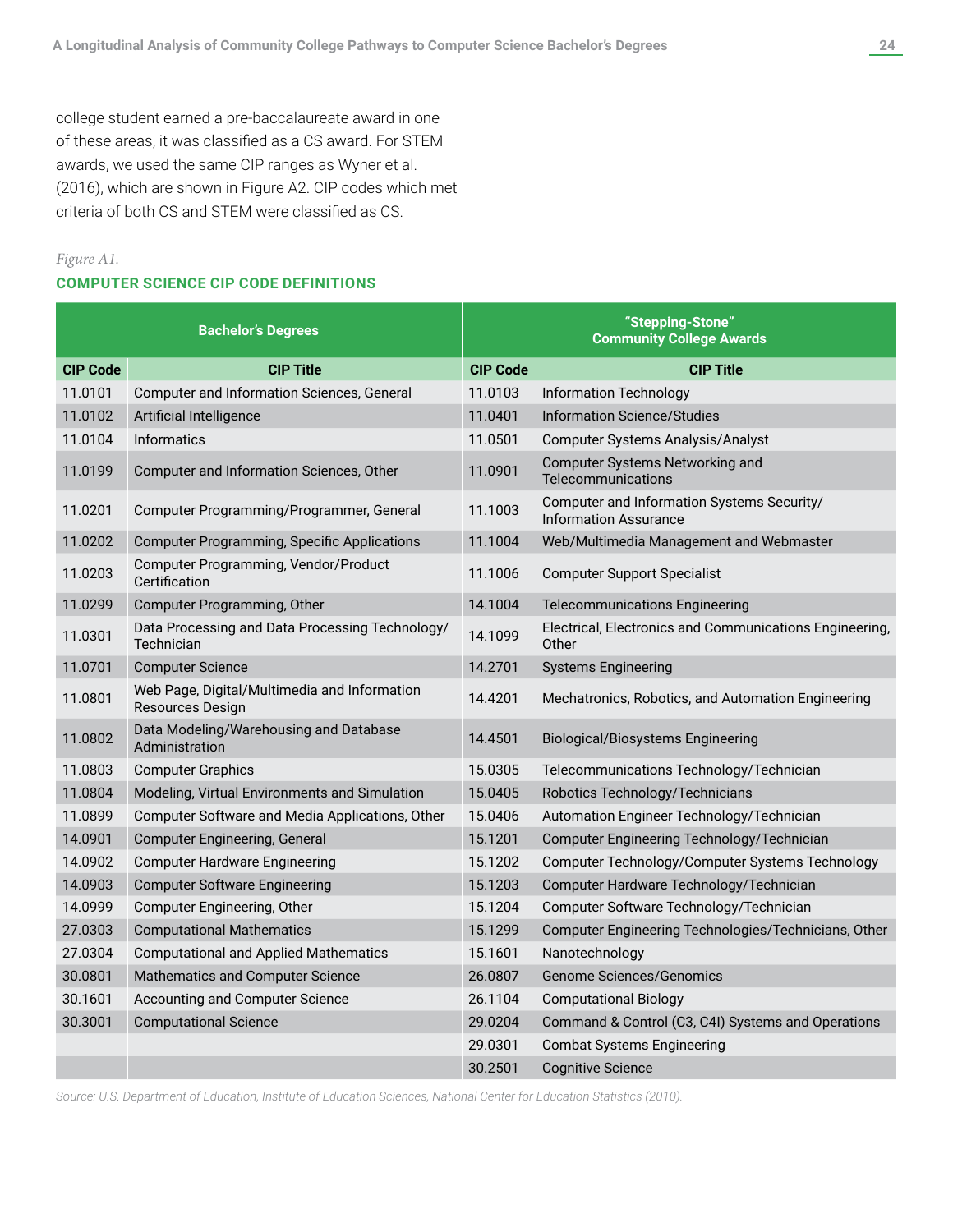#### *Figure A2.*

#### **STEM CIP CODE DEFINITIONS: ASSOCIATE AND BACHELOR'S DEGREES**

| <b>CIP Code</b>      | <b>CIP Title</b>                                              |
|----------------------|---------------------------------------------------------------|
| 01.0000-01.9999      | Agriculture, Agriculture Operations, and Related Sciences     |
| 03.0000-03.9999      | Natural Resources and Conservation                            |
| 10.0000-10.9999      | Communications Technologies/Technicians and Support Services  |
| 11.0000-11.9999      | <b>Computer and Information Sciences and Support Services</b> |
| 14.0000-14.9999      | Engineering                                                   |
| 15.0000-15.9999      | Engineering Technologies and Engineering-Related Fields       |
| 26.0000-26.9999      | <b>Biological and Biomedical Sciences</b>                     |
| 27.0000-27.9999      | <b>Mathematics and Statistics</b>                             |
| 40.0000-40.9999      | <b>Physical Sciences</b>                                      |
| 41.0000-41.9999      | Science Technologies/Technicians                              |
| 47.0000-47.9999      | Mechanic and Repair Technologies/Technicians                  |
| 48.0000-48.9999      | <b>Precision Production</b>                                   |
| $51.0000 - 51.9999*$ | <b>Health Professions and Related Programs</b>                |

*Source: U.S. Department of Education, Institute of Education Sciences, National Center for Education Statistics (2010). \*Excludes CIP codes and subcodes: 51.06–51.08, 51.18, 51.26, 51.33–51.37, and 51.39.*

Of our nearly 1.8 million community college entrants, we were able to classify only 6,561 as earning a prebaccalaureate award in CS or a similar stepping-stone field. This number is quite different from that provided by NCES (2012, Table 292), which estimated that in 2009– 2010 (when one might have expected these students to graduate), the nation's public colleges conferred nearly 15,000 associate degrees in computer and information sciences. However, there are two distinct differences between the NSC dataset and the NCES dataset.

First, the two datasets are composed of different populations. NCES is assessing a "graduation cohort," or all students who earned pre-baccalaureate awards in 2009–2010, regardless of when they entered college; indeed, some may have first entered 10 or 20 years ago. In contrast, the NSC dataset used in this report represents an "entering cohort," or all students who began community college in 2007–2008, and follows them for only seven years. In addition, the NCES dataset includes students who began their careers at either a two- or four-year college, and who may have earned their pre-baccalaureate award after entering a four-year college, while we included only students who began at two-year colleges, and only those pre-baccalaureate awards earned prior to four-year college entry.

Second, individual-level degree title information submitted by each college to NSC does not necessarily agree with aggregate information on degree CIPs that colleges submit to the federal government, which is used in NCES reports and IPEDS online databases. To submit data to NSC, colleges draw from their college-wide Student Information System (SIS), which may contain a general degree title (e.g., "Associate of Applied Science") or a specific degree title (e.g., "Associate of Science – Computer Science") for a given student. General degree titles are common in the two-year sector, where students often earn a degree in a general area with a concentration in a particular field (a concentration which may or may not be declared to anyone at the college, and, if declared, may or may not be recorded within the SIS). By contrast, in the fouryear sector, degree titles tend to be specific.

To submit data to the federal government, colleges use CIP code information, which may be more specific regarding a given student's concentration (if that concentration is tracked by individual programs or the larger college). For example, if a student earned an Associate of Arts with a declared concentration in psychology, the individual-level degree title submitted to NSC may indicate only "Associate of Arts," while the community college may report to the federal government that the student earned an associate degree in psychology. While we cannot be sure how much of the discrepancy between our counts and the NCES counts arises from the difference between NSC's coding of degree title and the degree's actual CIP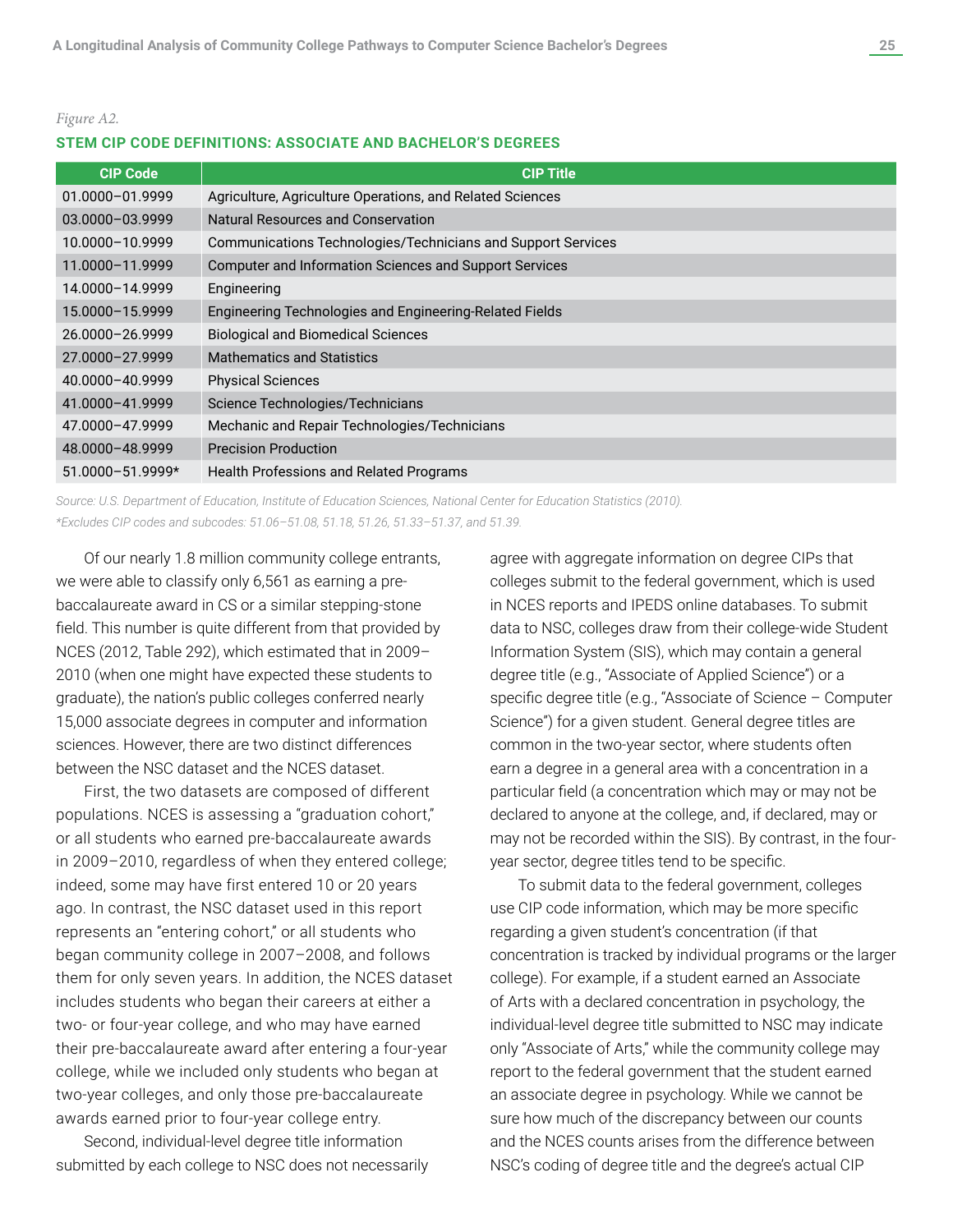code, the discrepancy may not be large; in our dataset, 82% of community colleges awarded at least one CSspecific degree title, which closely matches the proportion of community colleges reporting to IPEDS that they confer pre-baccalaureate awards in CS.

For our primary analysis, which required classification of bachelor's degree titles, the potential discrepancy between degree titles and actual CIP codes was not particularly problematic. For our classification of prebaccalaureate award titles, however, we were only able to capture "CS" students who earned an award that was specifically designated as a CS award. Many students interested in CS pursue a general Associate of Arts and Sciences degree while taking CS-related courses. However, in general, community colleges are entirely unaware that such students are interested in CS, or interested in

#### *Figure A3.*

#### **VARIABLE DEFINITIONS**

transferring and earning a bachelor's degree in CS. In itself, this is potentially a serious problem: If colleges are not aware of which students are interested in CS, then they cannot provide students with information regarding which courses to take and other preparations required for success as a transfer student in CS. For more research on how community colleges can better help students choose, stay with, and complete a program of study suited to their aptitudes and interests, see Bailey et al. (2015).

### Other Variable Definitions

Figure A3 provides information on the data sources and definitions of all other variables shown in Figures 2–7.

| <b>Variable</b>                                                            | <b>Source and Definition</b>                                                                                                                                                                                                                                                                                                                                                                                                                                                                                                                                                                                                                                                                                                                                                                                                                                                                                                                                          |
|----------------------------------------------------------------------------|-----------------------------------------------------------------------------------------------------------------------------------------------------------------------------------------------------------------------------------------------------------------------------------------------------------------------------------------------------------------------------------------------------------------------------------------------------------------------------------------------------------------------------------------------------------------------------------------------------------------------------------------------------------------------------------------------------------------------------------------------------------------------------------------------------------------------------------------------------------------------------------------------------------------------------------------------------------------------|
| <b>Demographic characteristics</b>                                         |                                                                                                                                                                                                                                                                                                                                                                                                                                                                                                                                                                                                                                                                                                                                                                                                                                                                                                                                                                       |
| <b>Female</b>                                                              | Information on the gender of student at first enrollment is provided to NSC by institutions.                                                                                                                                                                                                                                                                                                                                                                                                                                                                                                                                                                                                                                                                                                                                                                                                                                                                          |
| <b>Census tract: Top two SES</b><br>quintiles; bottom two SES<br>quintiles | We derived a standardized SES composite for each student from three U.S. Census measures:<br>household median income, percentage of adults with a bachelor's degree or higher, and percentage<br>of adults employed in managerial or professional occupations. Census tract data were used to<br>create the SES composites and linked to student records based on students' geocoded home<br>addresses at the time of community college entry. Top- and bottom-quintile contrast groups were<br>created based on the distribution of community college entrants in the sample. See Crosta et al.<br>(2006) for further description of this methodology.                                                                                                                                                                                                                                                                                                               |
| U.S. region: Northeast;<br><b>Midwest; South; West</b>                     | Students' starting community college location was categorized according to the U.S. Census<br>regions. To view a map of these regions, visit http://www2.census.gov/geo/pdfs/maps-data/maps/<br>reference/us_regdiv.pdf                                                                                                                                                                                                                                                                                                                                                                                                                                                                                                                                                                                                                                                                                                                                               |
| Within 50 miles of tech hub                                                | Tech hubs were identified using a Bureau of Labor Statistics ranking of the top 50 metropolitan<br>areas high in CS jobs per thousand jobs, and, as a proxy for the tech sector, we used locations of<br>Google's North American Tech Hubs and other Google offices housing software development and<br>engineering teams. The following 22 locations were identified as tech hubs due to mutual overlap<br>across the aforementioned criteria: Ann Arbor, MI; Atlanta, GA; Austin, TX; Boulder, CO; Cambridge,<br>MA; Chicago, IL; Denver, CO; Detroit, MI; Huntsville, AL; Los Angeles, CA; Madison, WI; Minneapolis,<br>MN; Mountain View, CA; Nashville, TN; New York, NY; Orange County, CA; Pittsburgh, PA; Raleigh-<br>Durham, NC; Reston, VA; San Francisco, CA; Seattle, WA; and Washington, DC. Using students'<br>geocoded home addresses, we created an indicator for each student who lived within 50 miles of a<br>tech hub at community college entry. |
| Within 50 miles of non-<br>tech hub major U.S. city                        | To create a comparison category for the tech hub variable, we identified students with geocoded<br>home addresses within 50 miles of a non-tech hub major U.S. city. We used a list of the most<br>populous U.S. cities, removed the tech hubs, and selected the 22 most populous cities that<br>remained: Bakersfield, CA; Boise, ID; Columbus, GA; El Paso, TX; Fresno, CA; Grand Rapids, MI;<br>Jacksonville, FL; Las Vegas, NV; Los Angeles, CA; Louisville, KY; Memphis, TN; Miami, FL; New<br>Orleans, LA; Orlando, FL; Philadelphia, PA; Spokane, WA; Springfield, MA; Toledo, OH; Tucson, AZ;<br>Tulsa, OK; Virginia Beach, VA; and Wichita, KS.                                                                                                                                                                                                                                                                                                              |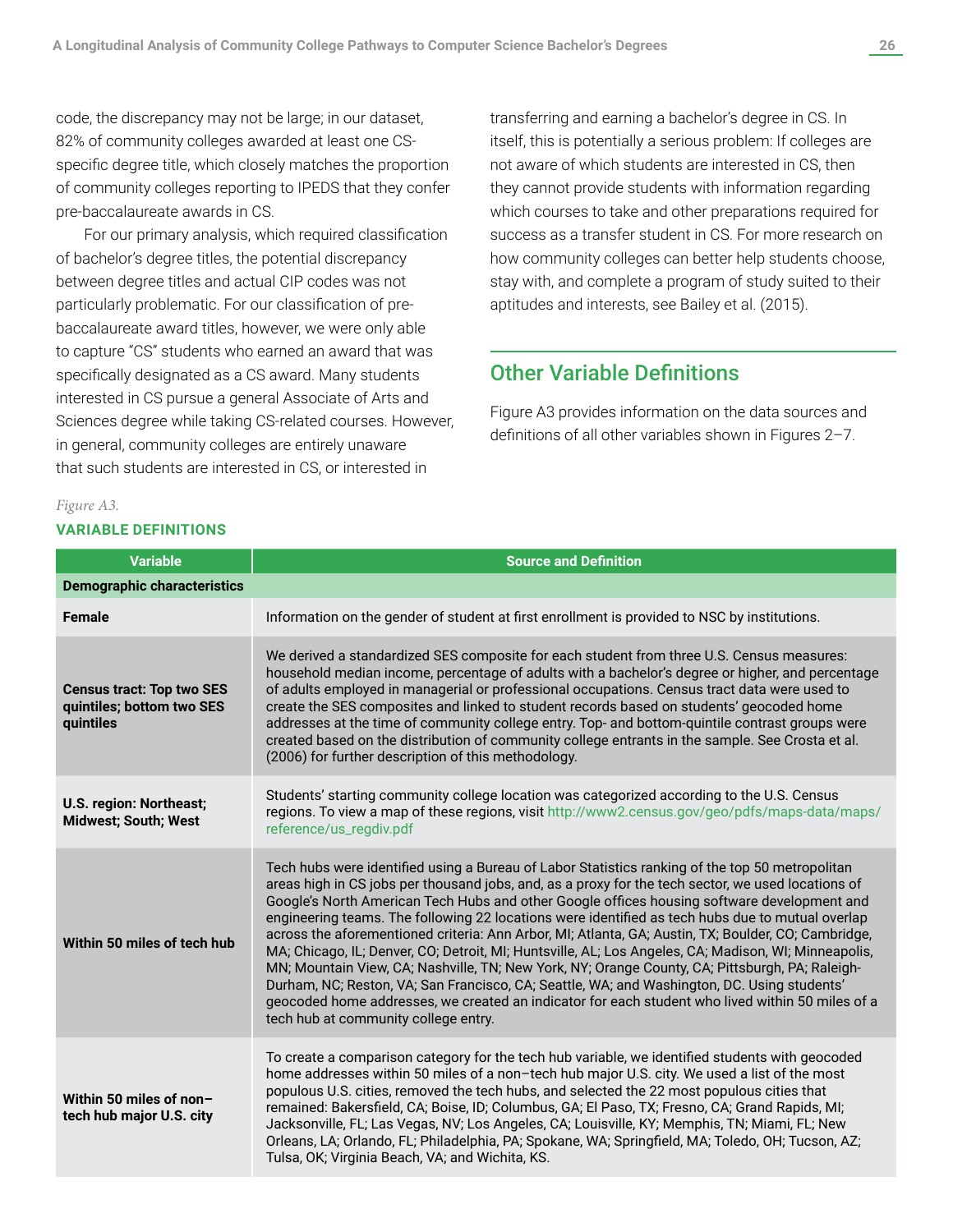| <b>Variable</b>                                                                                       | <b>Source and Definition</b>                                                                                                                                                                                                                                                                                                                                                                                                                                                                                                                                                                                                                      |
|-------------------------------------------------------------------------------------------------------|---------------------------------------------------------------------------------------------------------------------------------------------------------------------------------------------------------------------------------------------------------------------------------------------------------------------------------------------------------------------------------------------------------------------------------------------------------------------------------------------------------------------------------------------------------------------------------------------------------------------------------------------------|
|                                                                                                       | Community college characteristics, enrollment behaviors, and awards                                                                                                                                                                                                                                                                                                                                                                                                                                                                                                                                                                               |
| <b>Primarily occupational</b>                                                                         | Using IPEDS data on how many associate degrees were awarded in either academic or<br>occupational fields at each community college, we classified colleges that awarded 40% or more<br>occupational associate degrees as primarily occupational. See Jenkins and Fink (2016, p. 10) for<br>further description.                                                                                                                                                                                                                                                                                                                                   |
| Above average<br>transfer-out rate                                                                    | Using results from Jenkins and Fink (2016), community colleges with rates of transfer to four-year<br>colleges higher than the national average of 33% were identified.                                                                                                                                                                                                                                                                                                                                                                                                                                                                           |
| Above average transfer-out<br>bachelor's completion rate                                              | Using results from Jenkins and Fink (2016), community colleges with transfer students completing<br>bachelor's degrees at rates higher than the national average of 42% were identified.                                                                                                                                                                                                                                                                                                                                                                                                                                                          |
| Dually enrolled during high<br>school (17 or younger)                                                 | Based on students' age at first-time-in-college enrollment, students who were 17 or younger were<br>identified as participants in high school dual enrollment courses.                                                                                                                                                                                                                                                                                                                                                                                                                                                                            |
| Age at first enrollment                                                                               | Student age at first enrollment is reported to NSC by institutions.                                                                                                                                                                                                                                                                                                                                                                                                                                                                                                                                                                               |
| <b>Total semesters enrolled</b>                                                                       | This variable represents the number of summer, fall, and spring terms in which a student was<br>enrolled at a community college during the tracking period.                                                                                                                                                                                                                                                                                                                                                                                                                                                                                       |
| <b>Percentage of terms</b><br>enrolled                                                                | Using NSC enrollment records, we determined the percentage of fall and spring terms between<br>initial enrollment and transfer in which the student was enrolled.                                                                                                                                                                                                                                                                                                                                                                                                                                                                                 |
| <b>Percentage of terms</b><br>enrolled full-time                                                      | Using NSC enrollment records, we determined the percentage of terms in which the student<br>enrolled full-time (among fall/spring terms in which the student enrolled) between initial enrollment<br>and transfer.                                                                                                                                                                                                                                                                                                                                                                                                                                |
| <b>Enrolled in more than one</b><br>community college                                                 | This indicator denotes students who enrolled at two or more different community colleges during<br>the tracking period.                                                                                                                                                                                                                                                                                                                                                                                                                                                                                                                           |
| Award earned prior to<br>transfer: CS-related area;<br>non-CS STEM; non-STEM;<br>any award            | We counted pre-baccalaureate awards earned prior to transfer to a four-year college. CS-related<br>areas are described in Figure A1. Non-CS STEM-related areas are described in Figure A2.                                                                                                                                                                                                                                                                                                                                                                                                                                                        |
|                                                                                                       | Bachelor's degree-granting institution characteristics and enrollment behaviors                                                                                                                                                                                                                                                                                                                                                                                                                                                                                                                                                                   |
| <b>Sector: Public; private</b><br>nonprofit; private for-profit                                       | Institutions were categorized based on IPEDS data on college sector.                                                                                                                                                                                                                                                                                                                                                                                                                                                                                                                                                                              |
| <b>IPEDS selectivity: Inclusive;</b><br>selective; more selective                                     | Institutions were categorized using 2010 Carnegie Undergraduate Profile Classification indicators,<br>accessed through IPEDS.                                                                                                                                                                                                                                                                                                                                                                                                                                                                                                                     |
| <b>Miles from student's last</b><br>community college                                                 | We calculated the map distance between transfer students' last pre-transfer community college<br>and their first four-year transfer destination.                                                                                                                                                                                                                                                                                                                                                                                                                                                                                                  |
| Above average transfer-in<br>bachelor's completion rate                                               | Using results from Jenkins and Fink (2016), four-year colleges with graduation rates among their<br>transfer students from community colleges that were higher than the national average of 37% were<br>identified.                                                                                                                                                                                                                                                                                                                                                                                                                               |
| <b>Equal/better community</b><br>college transfer<br>representation among CS<br>bachelor's recipients | For each four-year college, we used IPEDS data to calculate the percentage of bachelor's degrees<br>that were in CS (for example, 10%) and used our dataset to calculate the percentage of transfer<br>student bachelor's degrees that were in CS (for example, 5%). We then calculated the difference (in<br>this case, a difference of negative 5 percentage points). Colleges in which transfer students had<br>equal or better representation in terms of the likelihood of earning a CS degree (a difference of 0 or<br>any difference in the positive direction) compared to all students were considered to have strong<br>representation. |